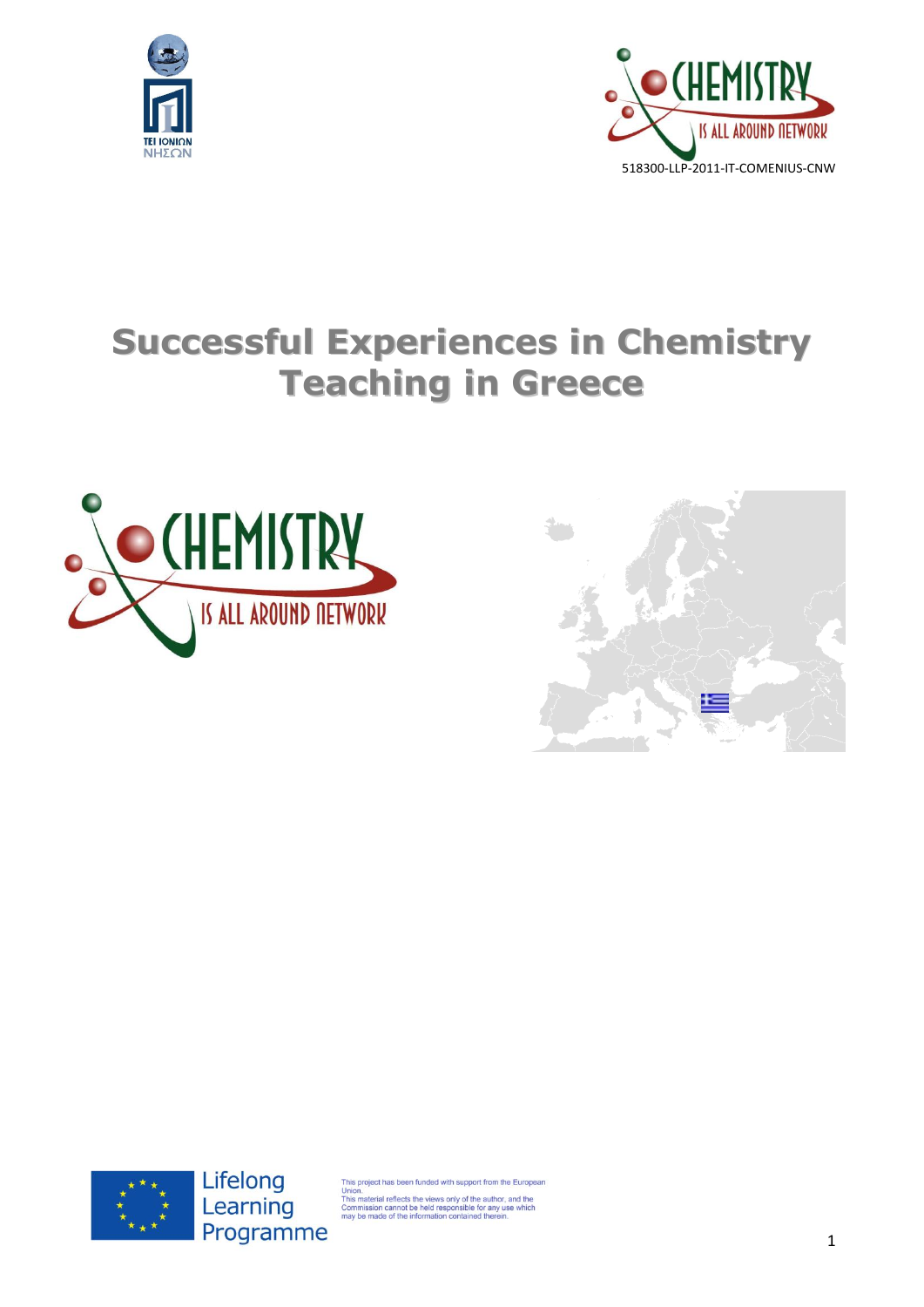



# **SUCCESSFUL EXPERIENCES IN CHEMISTRY TEACHING IN GREECE**

**DIONYSIOS KOULOUGLIOTIS, KATERINA SALTA, EFFIMIA IREIOTOU**

TECHNOLOGICAL EDUCATIONAL INSTITUTE (TEI) OF IONIAN ISLANDS ZAKYNTHOS, GREECE *[DKOUL](mailto:dkoul@teiion.gr)@TEIION.GR, [KSALTA](mailto:ksalta@chem.uoa.gr)@CHEM.UOA.GR, [EERIOTOU](mailto:eeriotou@teiion.gr)@TEIION.GR*

#### **ABSTRACT**

In this report effort is made to present an overview of successful experiences in chemistry teaching in *Greece based both on bibliographical evidence as well as on teachers' and scientific experts' testimonies. A brief description of the national sources available for Greek teachers in order to get suggestions concerning successful experiences in chemistry teaching is presented. The key competences which students need to develop in order to face successfully the study of chemistry are subsequently presented. These competences are examined in the general framework of the required learning skills for students in the 21st century. Five selected examples of successful experiences in chemistry teaching taken from the Greek educational reality are presented. The reported examples cover all three educational levels (primary, secondary and tertiary education) and their successful learning outcomes have been validated via conduct of educational research. Detailed content analysis of the material of the national workshop on successful experiences has provided evidence for the Greek chemistry teachers and scientific experts opinions on "what constitutes a successful experience in chemistry teaching" and the conditions required for the successful implementation of a novel teaching approach. In addition, several proposals of good teaching practices made by Greek chemistry educators are presented. Finally, the results on the testing by several Greek teachers of 11 teaching resources available in the Chemistry is All Around Network project database are critically discussed. The feedback received by both teachers and students provides evidence for the positive impact of the Chemistry is All Around Network project on chemistry education in Greece.*

#### **1. Introduction**

What constitutes a successful experience in chemistry teaching? How can a teacher evaluate the effectiveness of a teaching approach? Which are the key competences that chemistry education should aim to develop? These are some of the basic questions which will be explored in this report via selected bibliographical references as well as via the analysis of the experiences of chemistry teachers and by concentrating in the Greek educational context. In this first section of the report we will provide a brief description of the different national sources available for Greek teachers in order to get suggestions about successful experiences in chemistry teaching.

The first such source is the Panhellenic Conference on Science Education and ICT in Education. This is a conference series which is organized every 2 years and it is attended by science educators of all levels (primary – secondary – tertiary education) from all over the country. In this conference, science education researchers, which can be either academic personnel (university professors) or active science teachers (mostly in secondary school but also in primary school) who are simultaneously pursuing a Masters or a Ph.D. degree, are presenting their work mostly via short oral presentations. All papers pass through a peer review process in order to be selected for presentation and publication in the official conference proceedings. So far, a total of eight such conferences have taken place in a period of 15 years (1998-2013) and all conference proceedings are available freely on the site of the recently founded (2011) "Association for Science Education and Technology" (ΕΝΕΦΕΤ – ENEPHET) [1]. The amount of papers presented in every conference of this series is over 100 and at least 30% of them are related with chemistry education. The majority of these papers are related with the design, application as well as assessment of novel approaches for teaching chemistry in secondary school (as well as chemistry related subjects in primary school).

A second useful source with suggestions on successful experiences in chemistry teaching in Greece is the conference proceedings of the conference series organized by the Greek Scientific Association of ICT in



Lifelong Learning Programme

This project has been funded with support from the European Union.<br>This material reflects the views only of the author, and the<br>This material reflects the views only of the author, and the<br>Commission cannot be held responsible for any use which<br>may be made of the information contai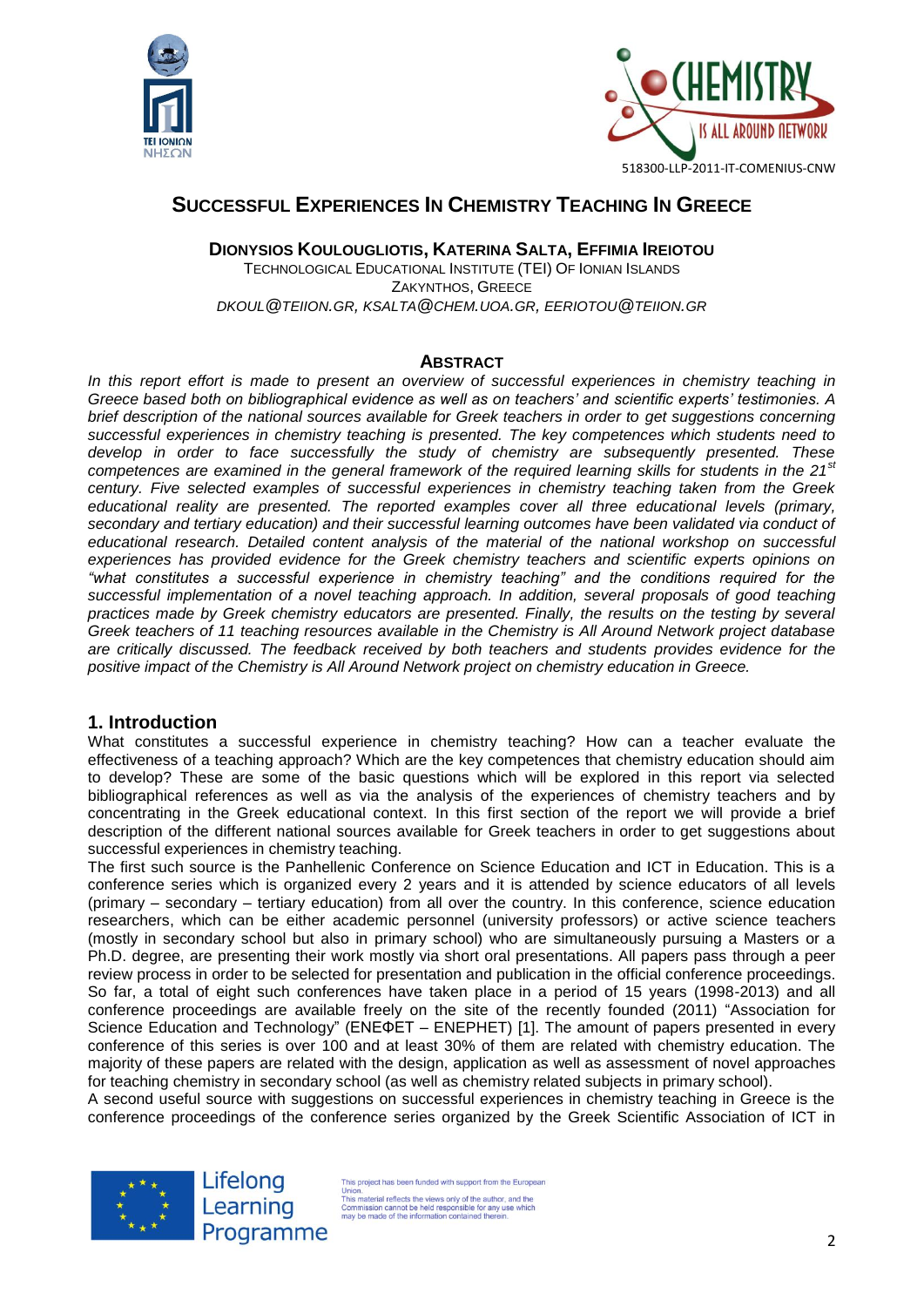



Education (ΕΤΠΕ – ETPE) [2]. In the period between 1999 and 2012, ETPE has organized a total of 8 Panhellenic Conferences on "ICT in Education" with international participation. A total of at least 100 papers are selected after peer review for presentation in each of these conferences. The topics of the presented papers cover a very wide range of disciplines with science (and chemistry) being one of them. As implied from the conference title, the teaching approaches presented in this conference actively exploit some form of ICT. In parallel with the "ICT in Education", another conference series named Panhellenic Conference on "Integration and Use of ICT in the Educational Process" is organized by ETPE every 2 years starting from 2009. This is a conference which is more strictly addressed to the Greek educators since all papers (also available freely in the official site of ETPE [2]) appear only in the Greek language.

A third possible source of examples of successful experiences in chemistry teaching is the material available at the websites of the Secondary Education Science Laboratory Centers (EKFEs). The EKFE is an educational structure whose main aim is the active support of all aspects of laboratorial teaching of physical sciences to all in-service science teachers in the school units (both primary and secondary) which are within the specific educational geographical district. An EKFE acts as a center for information and update of teachers on new teaching material and resources (including ICT based laboratory applications). There are 58 EKFEs located all over the country and two of them (EKFE Laconias and EKFE Ampelokipon) have also joined the Chemistry is All Around Network as Associated Partners. As an example of successful experiences in chemistry teaching, we may refer to a series of them presented at the website of EKFE Ampelokipon [3]. The presented experiences are the result of the actual testing in class of different teaching approaches, techniques and/or tools by chemistry teachers serving in public secondary schools of this specific area of Athens (Greece).

A fourth possible source of examples of successful experiences in chemistry teaching is material available at the websites of the individual school units or in related educational sites. In these sites, chemistry teachers (especially in secondary school) often upload teaching resources which they have actually tested in their classes. These resources are accompanied by additional material which can significantly aid successful implementation (worksheets, suggestions, even videos of the actual lessons). Two characteristic examples of such sites are the following: i) the teaching resources uploaded at the site of 5th Upper Secondary School (Lyceum) of Petroupolis which is one of main schools participating in the Chemistry is All Around Network Project [4] and, ii) the model teaching lessons (accompanied by videos) that were conducted by chemistry teachers serving in secondary schools of Cyclades Islands during 2013-14 [5].

A fifth possible source of examples of successful experiences in chemistry teaching is material available at privately run educational sites. A characteristic example of such a site is chemview.gr [6].

A collection of good practices in teaching different chemistry topics can be found in the site of the in-service teacher training program known as "Major training" ("Meizona Epimorfosi") [7]. These good practices were produced by trainees (active chemistry teachers in secondary school) of this optional training program which took place between June – December 2011.

Finally, it should be noted that a significant amount of successful experiences in chemistry teaching in Greece can be periodically found in the international literature. Several research papers which explore the implementation of novel approaches in chemistry teaching in Greek schools appear periodically in international journals. In these papers, the interested chemistry teacher (who needs however to have a good knowledge of the English language) can have reliable information on teaching approaches whose "successful implementation" is justified via the conduct of educational research. A selection of such papers is analytically presented in the third section ("Examples of successful experiences") of this report.

#### **2. Key competences and their development in chemistry education**

Taking into account the constant decline of students' interest in studying chemistry at advanced level, studies are being conducted for exploring the reasons for this phenomenon [8, 9]. In a research study concerning Greece, effort was made to identify factors the influence students' choice not to pursue a chemistry-related career [9]. It was shown that these factors can be organized into four different categories related with the following issues: the nature of chemistry, the instructional content and context, the students' characteristics and the status of chemistry in the Greek educational system and Greek society. More specifically the factors are analyzed as follows: The factor "Nature of Chemistry" includes sub-factors related



Lifelong Learning Programme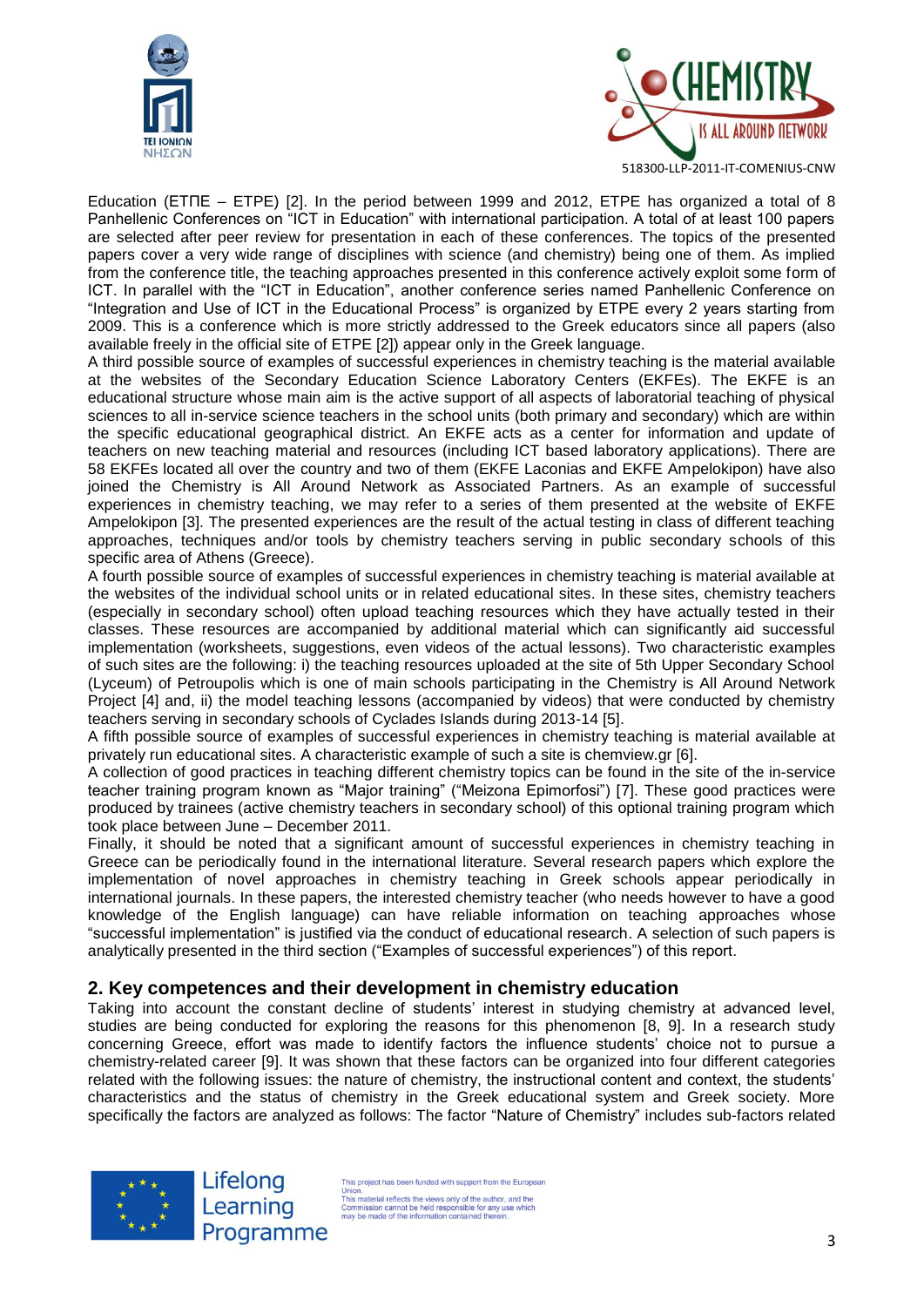



with the difficulties students often face in learning chemistry (eg Abstract and Difficult concepts). The factor "Instructional content and context" includes barriers related to the teaching content and teaching approaches (eg. emphasis on teaching theoretically without practical experimentation or by making no links between chemistry and everyday life), The factor "Students' characteristics" includes barriers such as lack of selfefficacy or interest and finally the factor "Status of chemistry" is related with issues that result in the devaluation of chemistry in the socio-economic framework (eg. few employment possibilities).

The identified barriers to chemistry learning and chemistry-related career choice bring out the importance of taking into account the key competences that students need to develop in order to successfully face the study of chemistry. These competences have to be taken as a reference point for design of new curricula, new more effective teaching strategies as well as new re-structured teacher training programs. In the following part of this section, we will make an effort to present a concise description of the key competences related with the study of chemistry by reviewing relevant international literature.

First, it should be noted that the competences need to be examined in the framework of the required learning skills for students (and teachers) in the 21<sup>st</sup> century. According to a recent review [10], "new standards for what students should be able to do are replacing the basic skill competences and knowledge expectation of the past". In the 21<sup>st</sup> century, knowledge is expanding exponentially and is becoming more specialized and at the same time ICT is transforming how we learn, how we work and how we interact socially. Success largely "lies in being able to communicate, share, and use information to solve complex problems" and "in being able to adapt and innovate in response to new demands and changing circumstances". While traditional education models usually focus on learning "identified content" for specific subject areas, the 21<sup>st</sup> century learning frameworks include learning traditional core subjects in combination with interdisciplinary themes in order to help students develop the following literacies: civic literacy, global awareness, financial literacy, health literacy, environmental literacy and visual literacy.

Concentrating on environmental literacy, it is noted that "in the coming decades, the public will more frequently be called upon to understand complex environmental issues, assess risk, evaluate proposed environmental plans and understand how individual decisions affect the environment at local and global scales". Developing environmental literacy involves, amongst others, understanding the underlying scientific principles related with environmental issues and it is thus closely connected with scientific literacy. Chemical literacy constitutes a major part of scientific literacy which includes, amongst others, skills and abilities that students should acquire in science (ie also chemistry) education. Skills in critical thinking and analytical reasoning in order to be in a position to draw evidence-based conclusions and make decisions are noted to form a major part of scientific (and chemical) literacy.

Taking into account the above mentioned requirements regarding the  $21<sup>st</sup>$  century students' skills, the German National Educational Standards (NES) for chemistry specify four equitable areas of competence: a) content knowledge, b) acquirement of knowledge (scientific inquiry), c) evaluation and judgement and d) communication  $[11 - 13]$ . The two areas of competence which play the most significant role in the development of reasoning skills and decision-making are evaluation and judgement and communication. The evaluation and judgement competence in chemistry is defined as the ability to detect and evaluate chemical topics in different contexts. Research has shown however that the evaluation and judgement competence is influenced by several external factors/aspects with the content knowledge competence being one of them. In fact, it has been shown that high content knowledge influences positively the quality of argumentation and negotiation of socio-scientific issues (SSI). In summary, the evaluation and judgement competence in chemistry is influenced by the following external aspects: i) subject-related aspects which include content knowledge as well as application of content knowledge in chemistry, ii) interdisciplinary aspects which include data quality, knowledge of evaluation strategies as well as application of evaluation strategies and iii) personal aspects which include individual attitudes, social desirability and cognitive abilities. The communication competence includes the following subareas: accessing information, circulating information and argumentation. The competence related with acquirement of knowledge (scientific inquiry) through experiments has been proposed to consist of the following structural elements [14]: a) formulating questions and hypotheses for experiments, b) planning and performing experiments and c) analysis of experimental data and reflection of experiments.



Lifelong Learning Programme

his project has been funded with support from the European This material reflects the views only of the author.<br>This material reflects the views only of the author.<br>Commission cannot be held responsible for any use which<br>may be made of the information contained therein.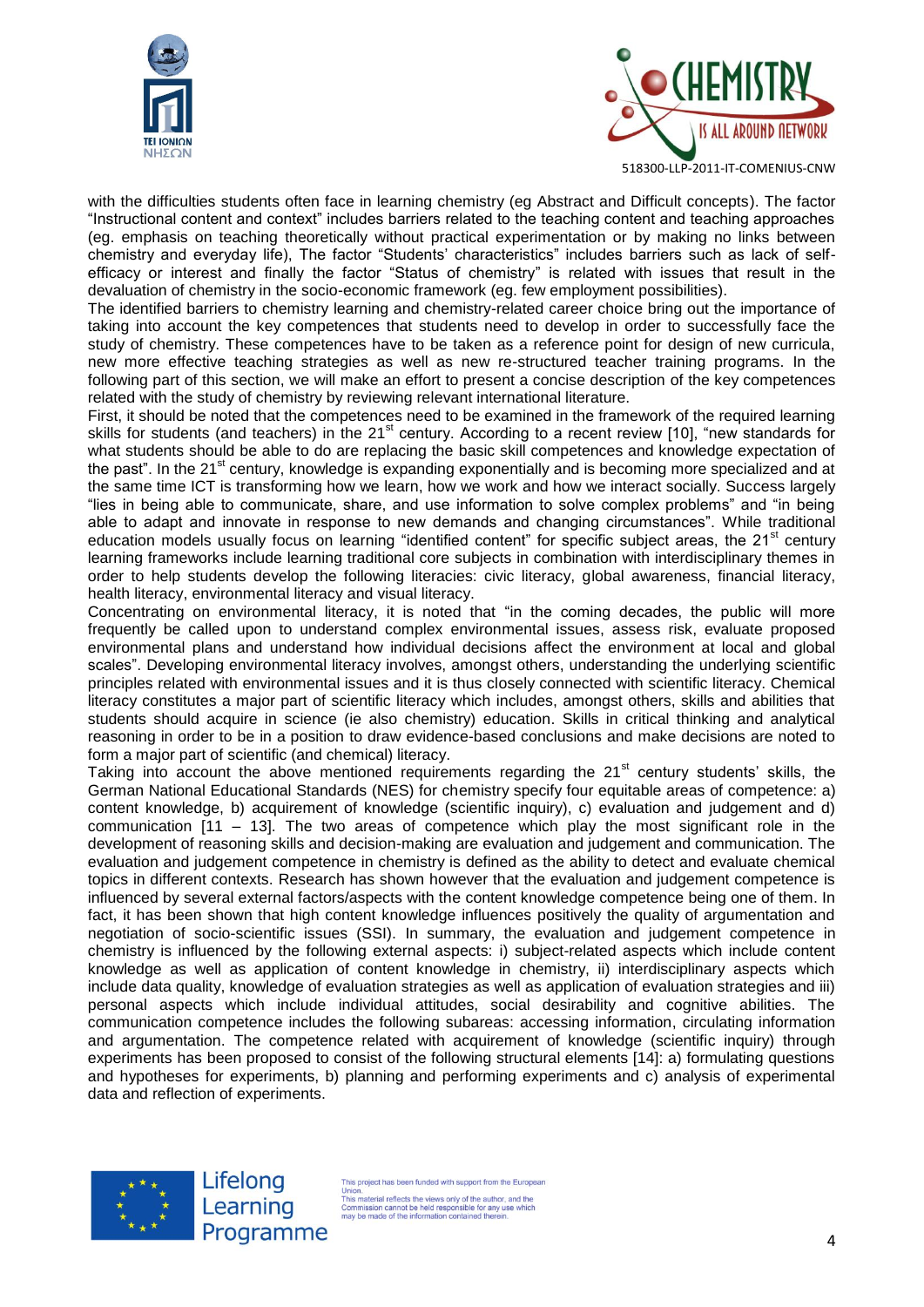



Concentrating on the cognitive skills and strategies, we note that competence in them is essential for effective learning and storage of information in memory as well as for efficient knowledge retrieval and use in problem solving. In regard with solving problems in chemistry, the following five cognitive strategies have been tested and shown to be required, together with the teaching of content knowledge, in order to achieve more efficient learning and problem solving [15]: a) clarification and clear representation of problems, b) focusing sharply on the goal, c) identification and use of relevant principles, d) use of equations for calculations and deductions and e) use of a step-by-step procedure for the solution.

Finally, we make a special note to the role that representations and visualizations play in chemical education for achieving goals related to the acquisition/understanding of significant concepts as well as goals related to scientific investigation [16]. This role has led to the development of the notion "representational competence" as an important set of skills and practices to be included in the chemistry curriculum. The term "representational competence" describes "a set of skills that students have to develop for constructing, interpreting, transforming, and coordinating domain-specific external representations for learning and problem solving in chemistry" [17]. In the work of Kozma and Russell [16], reference is made to the following five levels of representational competence: representation as depiction (level 1), early symbolic skills (level 2), syntactic use of formal representations (level 3), semantic use of formal representations (level 4) and reflective, rhetorical use of representations (level 5). In the same work, a set of skills constituting the core of representational competence in chemistry is presented as follows:

- a. Ability to use representations to describe observable chemical phenomena in terms of underlying molecular entities and processes.
- b. Ability to generate or select a representation and explain why it is appropriate for a particular purpose.
- c. Ability to use words to identify and analyze features of a particular representation (such as a peak on a graph) and/or patterns of features (for example the behaviour of molecules in an animation)
- d. Ability to describe how different representations may express the same thing in different ways and explain how one particular representation might show something unique that cannot be said by another.
- e. Ability to make connections across different representations and explain the relationship between them.
- f. Ability to take the epistemological position that representations correspond to but are distinct from the phenomena that are observed.
- g. Ability to use representations and their accompanying features in social situations as evidence to support claims, draw inferences, and make predictions about observable chemical phenomena.

## **3. Examples of successful experiences**

In this part of the report, we will refer to selected examples of successful experiences in chemistry teaching taken from the Greek educational reality. The specific examples we will refer to were chosen according to the following criteria: a) specific relevance to a chemistry topic taught in a Greek classroom, b) coverage of all educational levels (primary, secondary and tertiary education), c) experimental evidence for the successful outcomes via conduct of educational research and d) validation of the research outcomes via appearance of the successful chemistry teaching experience in an international peer-reviewed journal.

#### **3.1 Experience description**

The first example of a successful experience in teaching chemistry will refer to primary school and it is based on the research work of Papageorgiou et al. [18]. The teaching intervention involved six one-hour lessons in two matched classes of a Greek primary school. The classes consisted of 16 and 19 students with ages between 11-12 years and were taught by the same teacher. The subject taught was related with phase changes, namely melting and evaporation below the boiling point. The novelty of the teaching approach is related to the fact that it made use of particle ideas (particulate nature of matter) in order to explain the phase change phenomena. In addition, the two matched classes were introduced to the particulate nature of matter via two different teaching techniques: one involved the use of software simulations and the other relied on the "traditional" static representations. The software simulations were developed by the research



Lifelong Learning Programme

This project has been funded with support from the European Union.<br>This material reflects the views only of the author, and the<br>This material reflects the views only of the author, and the<br>Commission cannot be held responsible for any use which<br>may be made of the information contai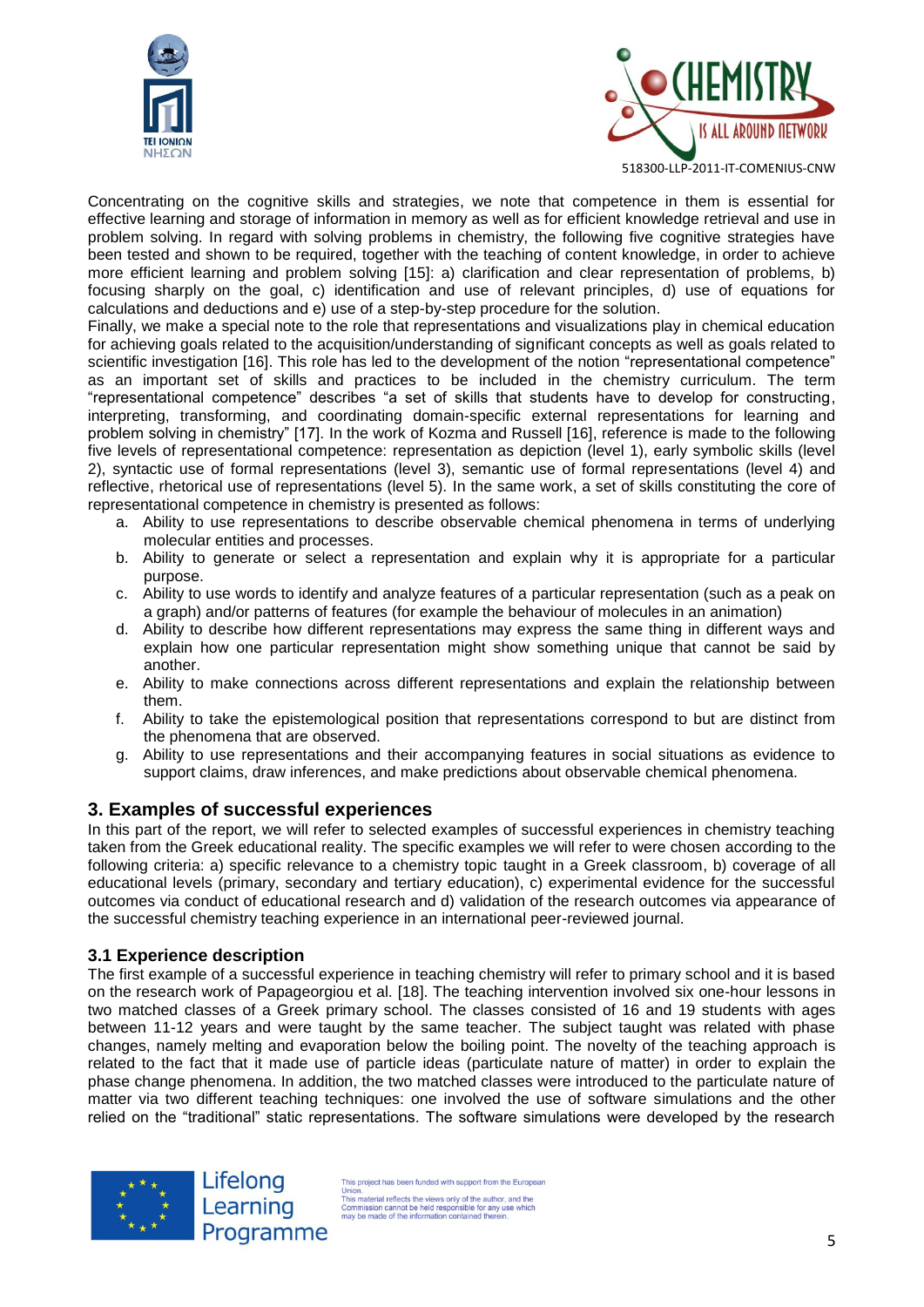



team. Both classes were taught by using the same teaching scheme which was especially developed by the researchers in order to introduce particle ideas to primary school students. Without entering into much detail, we note that the teaching scheme made use of a step-by-step approach which is based on subsumptive learning, ie. progressive differentiation of a more general idea. This learning approach is characterized by a lower intrinsic cognitive load. The teaching scheme used the concept of a "substance" with a characteristic "ability to hold" as the anchoring idea for the particle theory (instead of "solids", "gases" and "liquids" and forces linked to generic states). The simulations used in class were also developed by taking into account this specific pedagogical context.

The second example of a successful experience in teaching chemistry refers to lower secondary school ("Gymnasio") and it is based on the research work of Korakakis et al. [19]. This teaching intervention involved the use of three different types of 3D visualizations (namely interactive 3D animation, 3D animation and static 3D illustration) accompanied with narration and text for teaching the subject related to mixtures' separation to 212 Greek students in the 2<sup>nd</sup> year of lower secondary school (13-14 years old). The researchers were interested to explore the possibly different contributions of the three different multimedia tools to the learning process, taking into account that "the fundamental question is not whether media affects learning but how to take advantage of the various media so that instructions and learning can be more effective". The teaching resource was designed, developed and tested in class by the researchers themselves. The multimedia application included the following specific thematic units of the general topic "mixtures' separation": distillation, fractional distillation, pouring, centrifugation, filtering, evaporation, paper chromatography, sieving and magnetic separation. The text material was based on the information provided in the school chemistry textbook but was enriched with elements from the Greek and international bibliography.

We will subsequently move on to present examples of two successful experiences in teaching chemistry in upper secondary school, based on recent research publications ([20 - 21]) Thus, in the third example of a successful experience in teaching chemistry we will make reference to the work of Pierri et al. [20]. This teaching intervention aimed at helping Greek 1<sup>st</sup> grade upper secondary school students (15-16 years old) to conceptualize the relation between the molecular weight of pure substances (namely of five saturated fatty acids) and their melting-freezing points during the 'change of phase' phenomenon, by using the Microcomputer-Based Laboratory (MBL) system. The MBL system is a laboratory teaching approach which makes parallel use of computer technology. Literature (see several references in [3]) has provided evidence that it can increase students' motivation and improve their "perceptions of science concepts and cognitive skills such as observation and prediction". There was a random selection of 79 students almost exactly distributed between the two genders. Students were prompted to work in groups by using a specific worksheet in order to exchange ideas and reach conclusions while working. Students performed the actual laboratory experiment and at the same time observed the graphics registering the occurring temperature changes in real-time on the computer screen. The students had already been taught theoretically (in class) the phenomenon of 'change of phase' and the connection between the molecular weight of a pure substance and the melting – freezing point.

In the fourth example of a successful experience in teaching chemistry we will make reference to the work of Danili and Reid [21], which is also a teaching intervention applied in Greek 1<sup>st</sup> grade upper secondary school students (15–16 years old). The important role that different psychological factors and cognitive characteristics of the students can play in the process of chemistry learning was taken into account in the design of this teaching approach. Emphasis was given to two specific characteristics: working memory capacity and field-dependence. Working memory capacity is related with that part of the brain where "we hold information, work on it, organize it and shape it, before storing it into long-term memory for further use". Field-dependence is the ability of an individual to break up a perceptual field (for example a long piece of text) and "separate readily an item from its context", or in other words the ability to detect the most important information (the "message") and separate it from the "noise". In fact, both cognitive characteristics show statistically significant correlation with students' chemistry scores. Thus, the highest the working memory capacity and the more field-independent a student is, the better is his/her performance in a chemistry test.

The authors of this work [21], chose the topic of atomic and bonding theory and designed a new instructional approach which aims at minimizing the demand for a high working memory, thus making chemistry more



Lifelong Learning Programme

This project has been funded with support from the European Union.<br>This material reflects the views only of the author, and the<br>This material reflects the views only of the author, and the<br>Commission cannot be held responsible for any use whi<br>may be made of the information containe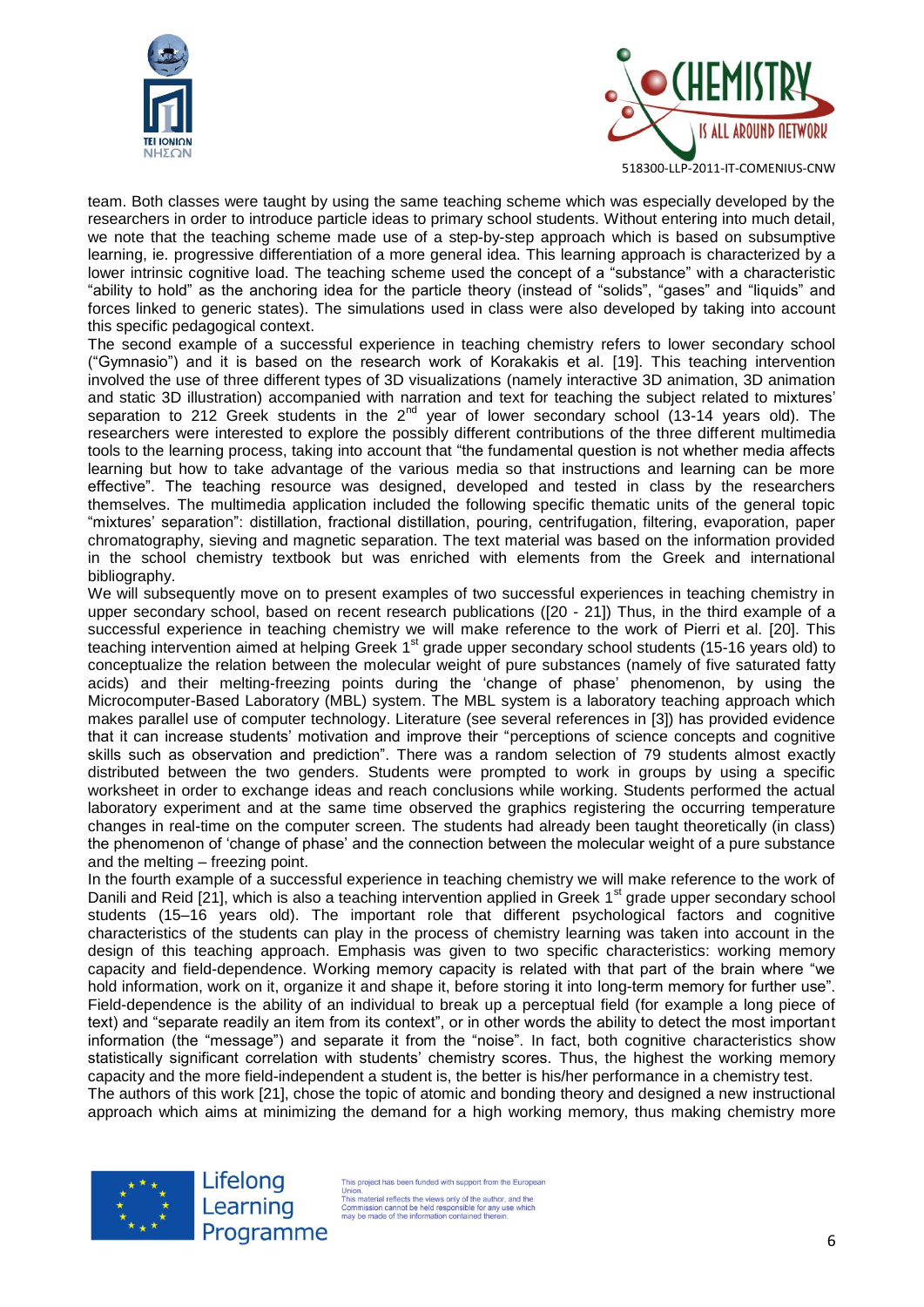



amenable for all students, irrespective of their working memory space. Some of the features of this alternative approach are the following: a) presentation of the material in a more stepwise fashion, b) use of dialogue boxes, c) careful introduction of pictures, analogies and diagrams always seeking to bring out the "message" and reduce the "noise", d) use of models, e) occasional change of order of presentation of the material, f) lowering the need for note-taking via well organized learning materials, g) effort to build on prior knowledge. The aim was to encourage active learning where the students will interact with the material, draw conclusions, answer questions and complete simple calculations. In addition, group work was chosen deliberately as it can reduce the problems arising from limited working memory space. The experimental design involved the participation of 211 students who were divided into two groups: control and experimental. Both groups were instructed by the same teacher. The traditional teaching approach was employed in the control group. This approach is based on the use of the prescribed textbook and the blackboard. It important to note that the teaching approach applied to the control group did not involve lessening of the material taught. As noted in the relevant publication [21], "The chemistry to be taught was not altered; the way it was to be taught was re-structured".

Finally a brief description of a successful experience of teaching chemistry in tertiary education will be subsequently presented. It is based on the research work of Antonoglou et al. [17]. The teaching intervention is based on a hybrid teaching approach, namely combination of traditional face-to-face instruction and an online web enhanced learning environment, for teaching an undergraduate college chemistry course related with molecular symmetry. The inspiration for this teaching intervention is based on the need for development of representational competence through the support of visuospatial thinking in order to fully understand several fundamental chemistry topics with molecular symmetry being one of them. The web-based teaching material was designed and developed by the authors themselves. In order to complete this task, the authors took into account the guidelines provided by two psychological theories (namely Cognitive Load Theory and Cognitive Theory of Multimedia Learning) for the development of well-designed multimedia learning environments. The hybrid instructional model, being a blended learning system, serves three functions: "enabling (access and convenience), enhancing (using technology to add value), and transforming (change to course design, learn through interactions and activities)".

The main features of the hybrid course are the following:

- Integration of novel molecular visualization educational software to support the teaching and learning of molecular symmetry concepts.
- Deliverance of the online course material in study blocks by the use of the free Content Management System (CMS) Moodle.
- Implementation of online learning activities and formative online assessment (quizzes).
- Provision of multiple forms of resources thus allowing students to select and utilize the materials that are most suitable to them.
- Provision of feedback to preceding and quidance to forthcoming study blocks.
- Provision of synchronous and asynchronous communication tools in conjunction with physical presence impelling students to face common learning objectives and practices in the setting of a learning community.

The course ran for three consecutive academic years and was attended by a total of 105 students (namely 36, 30, 39 students during each year).

#### **3.2 Experience assessment**

With regard to the above described first example of successful experience in chemistry teaching [18], the assessment was done via individual interviews of 12 students from each class (6 boys and 6 girls) both before and after the teaching intervention (pre- and post- intervention). By organizing the primary school students' responses into different categories corresponding to different levels of understanding of the particulate nature of matter and to the their explanations of the phenomena of melting and evaporation, it was shown that overall

students made "positive" moves between categories, and many even "made large gains", after both teaching interventions (ICT-based and traditional). However, the results also illustrated the difficulties which are associated with conceptual change, since there were cases of students who could not escape from their

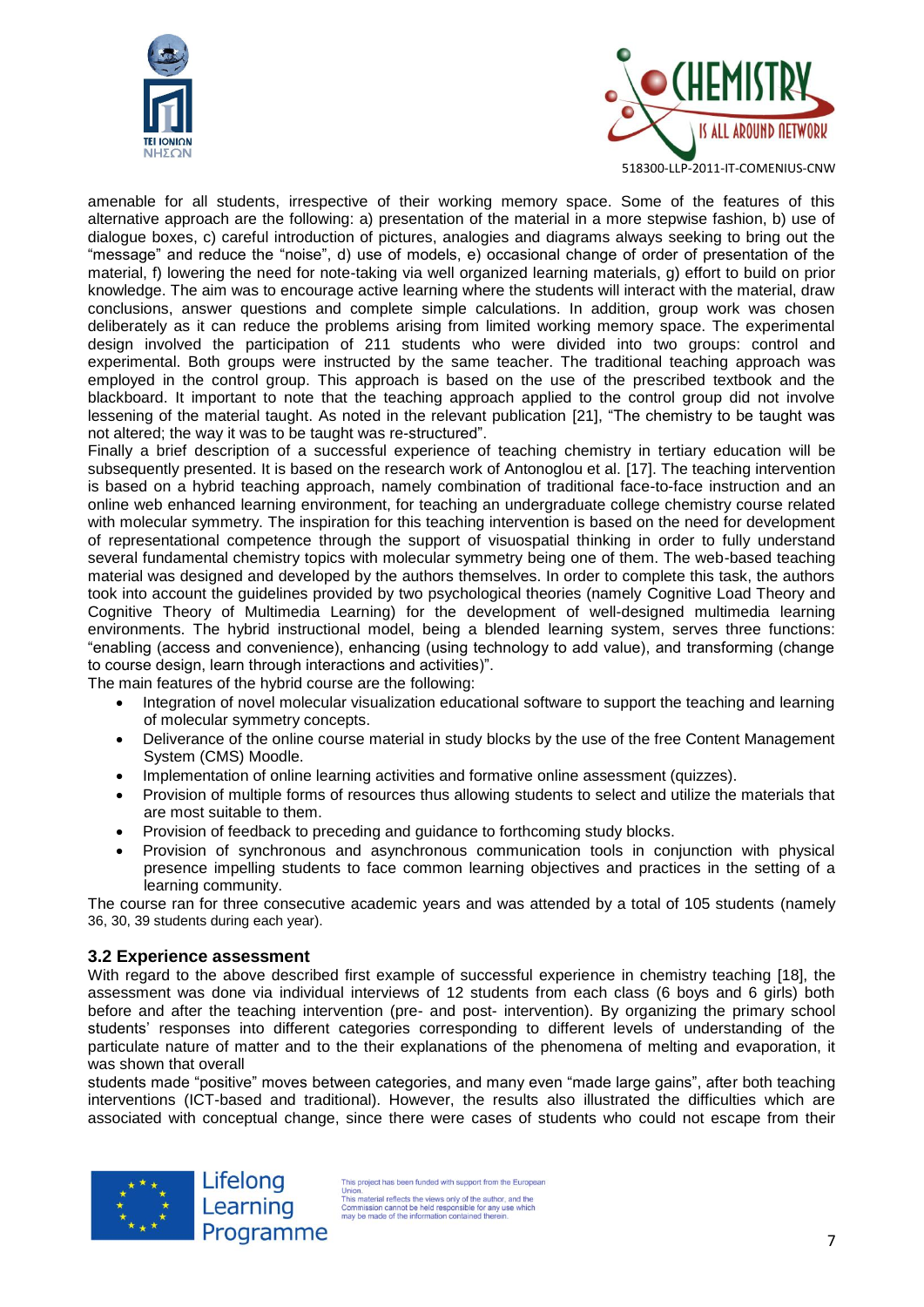



initial views and created synthetic explanations of the examined phenomena with both macroscopic and microscopic characteristics. In the question "Did the software help?", the analysis of the experimental data indicates that the software provided more help in the case of evaporation, which is the most difficult phenomenon for the students to grasp. It is pointed out however that this type of simulation software should play a supporting role in the instruction and it is "a resource to be deployed by teachers alongside other teaching activities".

With regard to the above described second example of successful experience in chemistry teaching [19], the assessment was done via analyzing the results from the students' answers to a total of nine questions of various types (namely multiple-choice questions, completion of blanks and visualized questions) in the last part of the multimedia application. The validity and reliability of these nine questions was checked via a pilot study which employed a small sample of students (90 persons). Subsequently, small necessary adjustments were made in order to produce the evaluation questions in their final form. The data obtained from the answers of the 212 students of the main study, were analyzed statistically via non-parametric tests since it was found out that the assumptions of the more often used ANOVA approach were not strictly met. The meticulous statistical analysis enhances the reliability and validity of the final conclusions reached in relation with the criteria that need to be met for successful implementation of different types of multimedia application to teaching chemistry in secondary school. Thus the main points of interest resulting after the assessment of this teaching approach [19] are the following:

a) The first main scene of an interactive multimedia application should not contain essential knowledge for the student because the actual learning process is not yet effective

b) Both types of 3D animation (interactive and non-interactive) are more effective in stimulating students' interest relative to static 3D illustrations, but seem to pose a heavier cognitive load and require suitable metacognitive ability by the students.

c) The static 3D illustrations have an advantage relative to both types of 3D animations with regard to the reduction of the required cognitive load; students are given time to control their own learning.

It is thus concluded that "the unilateral use of one of the three types of visualizations does not improve the effectiveness of the learning process" and in fact "the combination of all three types of visualizations in a multimedia application for the sciences is recommended" in order to ensure successful implementation in class.

With regard to the above described third example of successful experience in chemistry teaching [20], the data related to students' perceptions and evaluation of the teaching procedure were collected by using three different methods: videotape recordings, field notes and semi-structured interviews before, during and after the teaching intervention. After data analysis, the researchers classified the extracted student conceptions regarding the specific chemical concept under study into four different categories-types. The effectiveness of the teaching approach is measured via the students' responses into seven different questions before and after their engagement in the experimental procedure (MBL). A statistically significant increase in the percentage of correct answers was observed for all seven questions. More specifically, "after the experiment more students responded correctly to all questions concerning the freezing point of the saturated fatty acids, the relationship of the freezing point to the molecular weight and the description of this relationship". In addition, no statistically significant differences were observed between the two genders. Data analysis of the students' answers during the interviews provided clear evidence for their preference for "sensor use and computer assisted experiments over traditional lab experiments". It seems that the possibility of faster and easier acquisition of various types of laboratory data in real-time, gives students more time "to deal with the concept of the experiment" and thus they are aided to "comprehend more effectively the concepts being studied". Students' motivation to engage in the learning process seems to be stimulated.

With regard to the above described fourth example of successful experience in chemistry teaching [21], the assessment was performed as follows: All students (control and experimental groups) were tested before the teaching intervention in order to define their starting level of knowledge. Statistical analysis was employed in order to check whether there was any significant difference in the improvement between the two groups, and in order to check whether any difference in the (possible) improvement was due to the effect of the teacher. It was thus shown that the average improvement in learning achieved by the experimental group was better than the one achieved by the control group. In addition it was shown that this statistically significant



Lifelong Learning Programme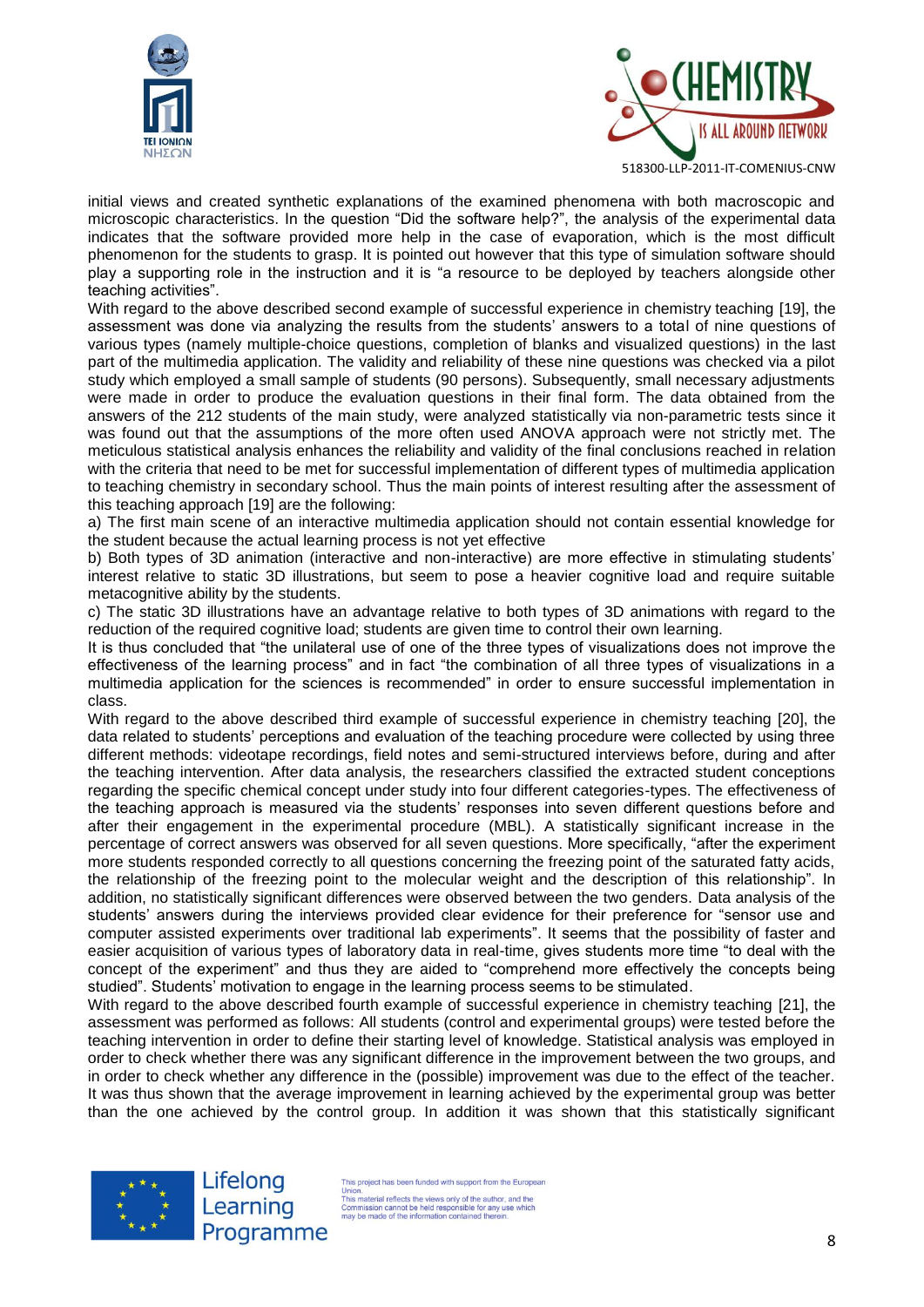



difference in the improvement was not being caused by an interaction between the teaching material and the teachers involved. Consequently, it is argued that this impact was most likely due to the changes made to the teaching material. In conclusion, evidence is provided in support of the view that by re-designing some curriculum materials and teaching strategy in line with the predictions about learning derived from an information processing model, student performance can be improved.

With regard to the above described fifth example of successful experience in chemistry teaching [17], assessment was performed by collecting and analyzing both qualitative and quantitative data by all students during the whole three year period. The data aimed at assessing both the effectiveness of the course as well as the attitudes of the students. In respect with students' attitudes the following results were reached: a) The students had overall a positive attitude towards the usability of the Moodle platform and seemed to categorize it as a flexible learning tool, b) The large majority of the students expressed a positive opinion in regard with the content of the interactive lecture notes and agreed that the availability of both 3D and 2D molecular visualizations had a positive effect on the conceptualization of molecular symmetry, c) The students demonstrate positive attitudes toward hybrid instruction and consider that it provides a learning environment which addresses their needs and expectations, d) Students considered quizzes to be a useful self-assessment tool, and e) The hybrid instructional model enhanced student-student and student – instructor interaction.

In respect with the effectiveness of the teaching intervention, the data indicate greater learning outcomes via the use of the hybrid course, compared to the traditional setting. However, it is not possible to conduct detailed statistical analysis due to the fact that the groups of students were drawn from different cohorts. An additional positive outcome is that a high retention rate during the hybrid course was observed.

In summary, the following main conclusions can be drawn regarding this teaching intervention: a) The adoption of a hybrid instructional model for demanding undergraduate chemistry courses (such as Molecular Symmetry) is capable of improving the quantity and quality of students' involvement with the course content throughout the whole semester, b) Via the hybrid instructional model, students are given the possibility for self-regulation, i.e they seem to take responsibility for their own learning. Self-regulation is known to constitute one of the most important motivational constructs. In addition, students are given flexibility for action and reflection in order to enhance their performance and preparedness for the forthcoming assessment as well as for the upcoming in-class meeting. c) The course material was (and needs to be) designed by taking into consideration principles derived from a cognitive approach to learning, aiming to reduce the cognitive load and support visuospatial thinking, d) Even though this successful teaching strategy is applied among undergraduate chemistry students at University, it could also be applicable to secondary school students in order to help them understand abstract and difficult chemistry concepts.

## **4. The impact of the Project on Successful Experiences**

In this part of the report, an attempt will be made to describe the impact of the project on successful experiences in chemistry teaching among Greek teachers, by using the following two sources of information: a) the results of the national workshop on "Successful experiences and good practices in chemistry teaching" and b) the results of the testing of ICT-based teaching resources available in the project database, conducted by the involved teachers in their classrooms.

#### **4.1 Workshop**

The workshop on "Successful experiences and good practices in chemistry teaching" took place in March 2014 and it was designed in such a way that it would encourage the interaction between chemistry teachers and scientific experts. There were a total of 15 participants, of which 9 were teachers and 6 were scientific experts. The participants were divided into 4 small groups of 3-4 persons each. In each group there was at least one scientific expert. The group members were given a specific topic related to successful experiences and good practices in chemistry teaching to think on and express their views. At the beginning, they were left free to interact with each other (within the group) for a specific amount of time (ca 20 min). Subsequently, a representative from each group gave a short (5-8 min) presentation of the main conclusions that each group had reached in respect to each discussion topic. There were two main discussion topics during these smallgroup sessions: a) "What constitutes a successful experience in chemistry teaching?" by focusing on the



Lifelong Learning Programme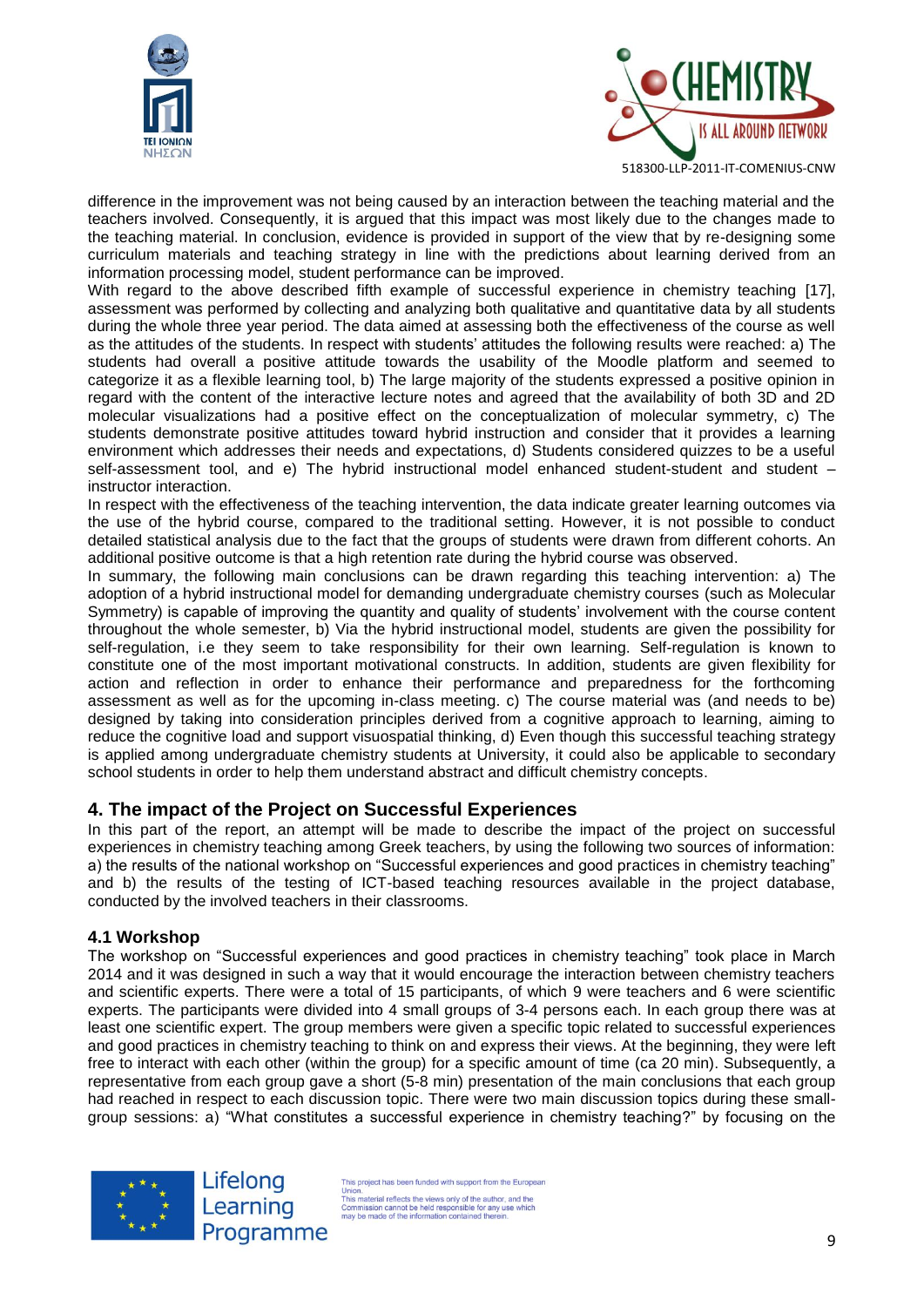



personal experiences/opinions of the participants and the information provided by the Papers and Publications of the project database and b) Proposals for good teaching practices and conditions required for successful implementation of a novel teaching approach.

In addition to the small-group sessions, there was also a workshop session dedicated to the presentation and discussion of the testing of the teaching resources, which was attended simultaneously by all participants as one single group. During this session the main discussion topics included the following: Criteria for teaching resource selection, adaptation of the teaching material, barriers/difficulties during implementation, teachers' evaluation of the teaching experiences, students' evaluation/opinions.

With regard to the question "What constitutes a successful experience in chemistry teaching?" the main aspects that emerged from the analysis of the workshop material are the following:

i) It is important that students are convinced that engaging in chemistry learning can be a rewarding experience and it is up to the teacher to make a systematic effort to provide the reasons on why one should try to learn chemistry. In this context, a proposed good teaching practice is giving emphasis on how scientific knowledge can be connected with everyday life experiences and exploiting interdisciplinarity between different science-related fields such as physics, chemistry and biology

ii) According to the participants' experience, a lesson introduction like a short activity which will attract students' attention and trigger motivation to learn, plays a significant role for a successful outcome from the teaching process.

iii) A successful teaching approach is one that is well organized, that excites students' curiosity and keeps them interested but at the same time achieves significant learning outcomes. It was especially noted that the fact that students exhibit strong interest in class, does not necessarily lead to deep understanding of the material taught. Thus, the necessity for continuous evaluation of the teaching practice was pointed out by the participants. The teacher should constantly receive feedback from the students either directly (via tests and quizzes or by asking students' opinions) or indirectly (via observing students' behaviour and reactions in class).

iv) In a successful teaching approach, strong interaction between all parties (in-between students and between the students and the teacher) has to be achieved. The student must have succeeded in acquiring the competence of setting-up problems/questions and searching ways for finding answers. Engaging in practical activities (lab work) and working in small groups (2-3 people) with pre-assigned specific roles by the teacher are good teaching practices for achieving this goal.

v) The cooperative teaching approach can be successful under specific circumstances. The non-significantly diffuse culture of collaborative effort in Greek society seems to often pose a barrier to the successful implementation of this approach (by both teachers and students).

With regard to the topic related to proposals for good teaching practices and the conditions required for successful implementation of a novel teaching approach, the main aspects that emerged from the analysis of the workshop material are the following:

i) Practical laboratory work is generally considered a good teaching practice. There exist however several barriers for effective implementation. These barriers are related to the following issues: limited allocated teaching time and infrastructure, the pressure to the teacher by the official educational system for "covering the material", the students' perception for lab work as a simple game which does not require any serious learning effort, the students' interest solely in performing well in the national exams for entering tertiary education institutions (taking into account the fact that these exams do not include lab-related exam questions up to this date).

ii) The appropriate incorporation of modern scientific analytical techniques (eg Gas chromatography, Mass Spectroscopy, etc) in school chemistry is also proposed as a good teaching practice. Such practice could induce close collaboration and interaction between the world of academic research (tertiary education institutions and research centers) and the school system. In addition, visits and collaborations with chemical industries could be organized or established (with food industry being a possibility that is also applicable in Greek reality).

iii) The cooperative teaching approach, despite its difficulties in implementation, is considered a good teaching practice as well, with special mention to the fact that it can provide significant positive outcomes to



Lifelong Learning Programme

This project has been funded with support from the European Union.<br>This material reflects the views only of the author, and the<br>This material reflects the views only of the author, and the<br>Commission cannot be held responsible for any use which<br>may be made of the information contai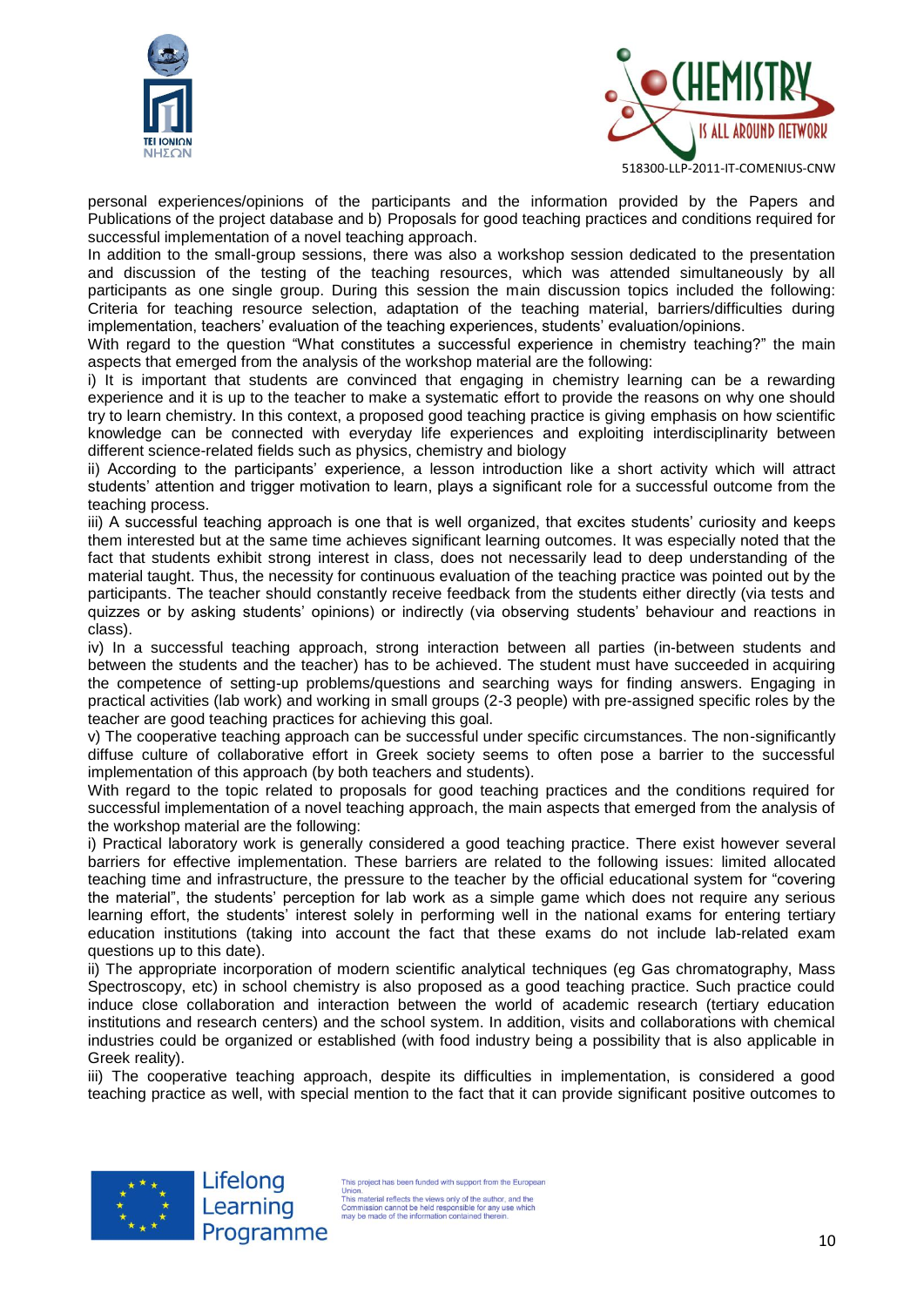



both low and high achievement students at the same time. Most participants reported higher success rate when the student teams were made with the guidance of the teacher.

iv) Two additionally proposed good teaching practices were the interdisciplinary teaching approach and the targeted use of ICT for teaching fundamental chemistry topics. With regard to the latter approach, participants made reference to topics such as stereochemistry which are of central importance in understanding chemical phenomena (for example organic chemical reactions) but are usually taught insufficiently and in an unattractive manner.

v) The use of e-learning platforms and their possible advantages in promoting chemistry learning and teaching was extensively discussed among the workshop participants. Experience shows that the most obvious positive outcome from this teaching technique is that it helps the teacher get more easily feedback on the effectiveness of the teaching process taking place in class.

vi) Participants agreed that for the successful implementation of an alternative/novel teaching approach it is important that students are gradually trained to work with the fashion that is required from the specific approach. Thus, it is important that students get introduced to non-traditional teaching approaches (eg. cooperative teaching) from an early age starting from primary school.

vii) Finally, special emphasis was put on the need of helping students focus their interest and effort in understanding the specific chemistry (science) concept under study in order to avoid creation of confusion and chaos in their minds. Attracting students' interest and creating enthusiasm are undoubtedly desirable characteristics of a successful teaching approach. However, quite often students tend to get overenthusiastic and get the (false) impression that they can easily approach and explain everything they observe in nature. This can lead to the opposite effect, ie. aversion towards science. Thus it is up to the teacher, as a central actor in the official educational process, to constantly reminding his/her students that scientific knowledge is built slowly and systematically.

Finally, with regard to the testing of teaching resources available in the project database, the following main points can be made by analyzing the workshop material:

i) The following teaching resources were presented and discussed among all workshop participants: Chemsketch 12 Software, BBC School Science (GCSE level – Units related with fuels and polymers), Phet (applications on stoichiometry, atomic structure, chemical kinetics), Virtual Chemistry Experiments, The Periodic Table of Videos and Chemical Compound of the Month. The presentations were made by the teachers who actually tested the resources in their classes during the recent six months of the project period. There was extensive discussion on the adaptation of the teaching resources for the use in class, difficulties encountered during implementation and students' opinions regarding the specific resources.

ii) With regard to the adaptation of the teaching resources the involved teachers pointed out the use of worksheets, the discussion with the students of the English terminology (which in most cases acted as a motivating factor) and some difficulties they encountered in their efforts to use simulations for teaching chemical kinetics concepts.

iii) With regard to the implementation difficulties, all teachers agreed that in the higher grades of upper secondary school where the score achieved in the chemistry course plays a significant role for the students' future professional career, students are reluctant in getting involved in alternative teaching approaches because they feel that they will not learn what is needed in order to perform well in the final exam.

iv) With regard to students' opinions and learning outcomes, the general conclusion reached is that overall students gave positive feedback and that a careful organization of the material may lead to more efficient learning than the traditional teaching approach.

#### **4.2 Testing of ICTs**

A total of 11 teaching resources available in the relevant project database were tested via the involvement of 12 teachers from 10 different schools (7 upper secondary and 3 lower secondary). In the following paragraphs, we will refer separately to the results from the testing of each teaching resource, by providing a brief description of the work carried out by the teachers in their classes, a report on the teachers' considerations about the utility of the tested resource as well as the students' opinions. The information presented is based either on the written teachers' reports (already uploaded on the relevant section of the project portal) or on individual oral interviews provided by the teachers.



Lifelong Learning Programme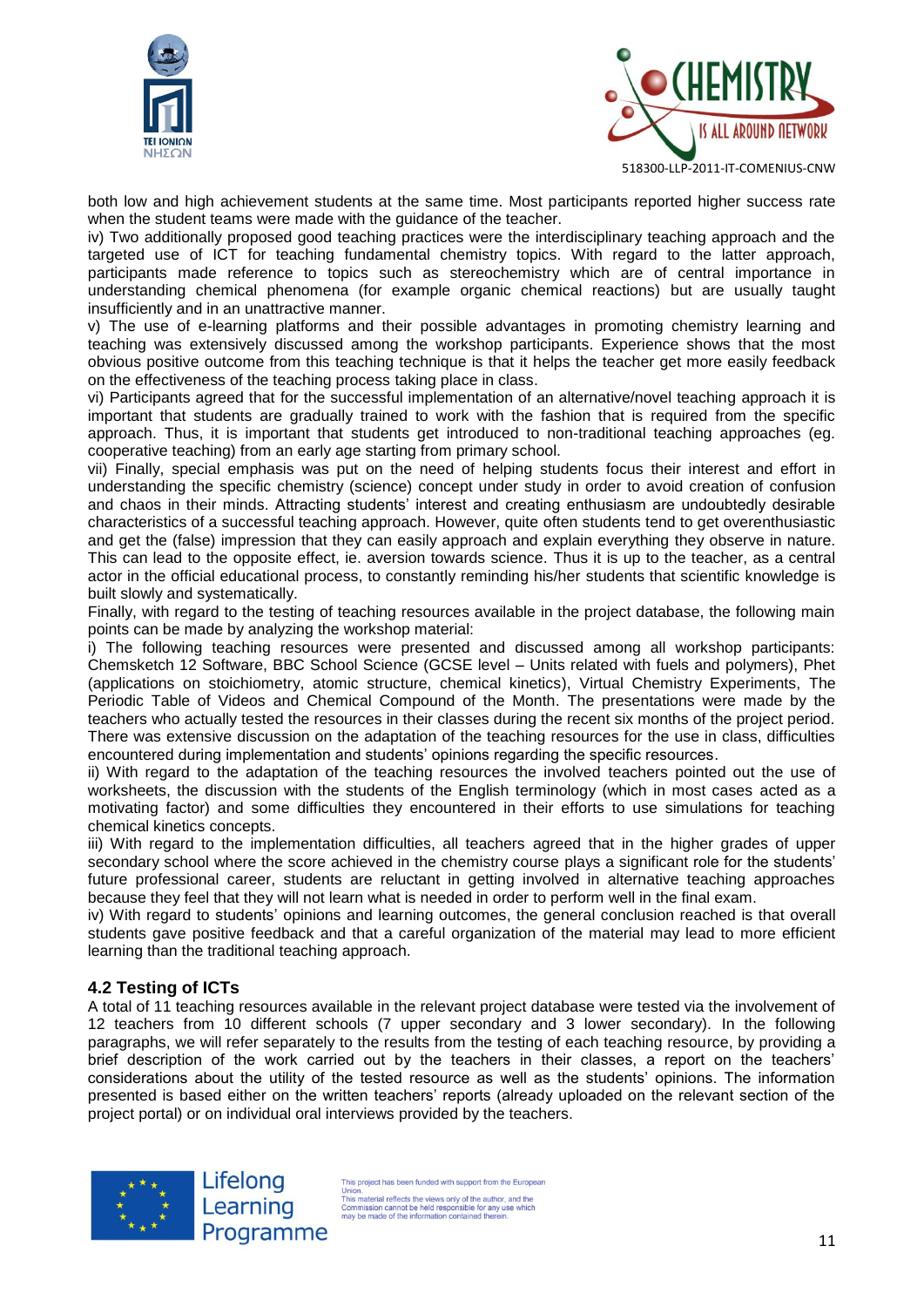



The testing of the teaching resource available with the name "BBC School Science" in the portal database was conducted in 2<sup>nd</sup> grade (16-17 years old) upper secondary school students. Two specific teaching modules were tested, namely "Fuels from crude oil" and "Polymers from oil". The aims (learning objectives) of these two teaching activities were briefly the following: use the general molecular formula of alkanes and alkenes and write the corresponding structural formulas, relate the number of carbon atoms of an alkane with its physical state, explain the distillation and polymerization procedures and relate the properties of polymers with their molecular structure. Due to the fact that the teaching resource is available only in English, a short explanation of the English terminology was given to the students as well as a short amount of time (5-10 minutes) to get familiar with the English language. Each activity was executed twice by the students and discussion between the students and the teacher took place between the two implementations. Students largely enjoyed the activities, even during the first execution, despite the fact that they were not available in Greek. In fact, based on the report of the students' and teacher's experience the use of the English language did not seem to pose any serious barrier neither to the teaching/learning process. On the contrary, the specific groups of students (two classes with 25 students each) overall seemed to be intrigued by the possibility of improving their level of understanding of English via these activities.

The careful design of the downloadable material of each activity (short videos with pictures in combination with music) was very useful in capturing the attention of even the least motivated students. Students stated they had a pleasant and interesting learning experience. Based on the results of a test prepared independently by the teacher and administered immediately after the end of the activities in order to evaluate the degree of accomplishment of the activities' learning objectives, the specific teaching practice can be characterized as successful.

The testing of the teaching resource available as "Chemsketch 12 Software" in the portal database was conducted in 1<sup>st</sup> grade (15-16 years old) upper secondary school students. This teaching resource is related with basic organic chemistry topics such as structure of organic compounds, organic nomenclature, stereochemistry and functional groups. The learning objectives involved drawing different types of formulas of organic compounds, alkanes' nomenclature, studying of the tetrahedral carbon atom structure in alkanes and of the ring structure in single-ring cycloalkanes. In order to make the students realize the usefulness of this software in understanding organic chemistry topics, each one of them (21 students in total) worked separately with his/her own computer (ca. 30 % of the students brought their own personal PC due to the limited number of terminals at the school's computer lab). In addition, a worksheet - prepared independently by the teacher involved – was necessary for successful implementation which is translated to achievement of the learning goals and coverage of the need for a manual in the Greek language.

The level of knowledge as well the students' attitudes related to the use of simulations and other ICT based applications in natural science lessons, were evaluated before and after the testing of the teaching resource, via the use of a questionnaire designed by the teacher. The main findings related to the effectiveness of the specific teaching resource are the following: i) students found the drawing of 3D chemical structures both interesting and amusing, ii) students managed to derive logical assumptions correlating chemical structure (microscopic level) with chemical reactivity (macroscopic behaviour) [namely correlation of cycloalkane's ring strain with heat of combustion values], iii) students successfully employed the software in order to derive the names of the organic molecules under study and at the same time evaluate their own knowledge in organic nomenclature.

The main results related with the student's opinion on this resource are the following: i) the large majority (ca. 80%) found the resource "extremely interesting" while the rest 20% found it simply "interesting", ii) all students found the software user friendly, iii) all of them (but not to the same degree) intend to employ "ChemSketch" in the future in order to study the stereochemistry of chemical/biochemical compounds, iv) a large proportion of the students (ca. 50%) would prefer to only be exposed to the resource but not to use such type of non-standard teaching approaches systematically in class, because they fear that in this way they will not have time to study in depth and learn well the vast amount of material they will be tested on in the final national exams for entering tertiary education institutions.

From the above it is concluded that taking into account the special characteristics of the Greek educational framework and environment, this teaching experience is evaluated positively.



Lifelong Learning Programme

his project has been funded with support from the European Union.<br>This material reflects the views only of the author, and the<br>This material reflects the views only of the author, and the<br>Commission cannot be held responsible for any use whi<br>may be made of the information containe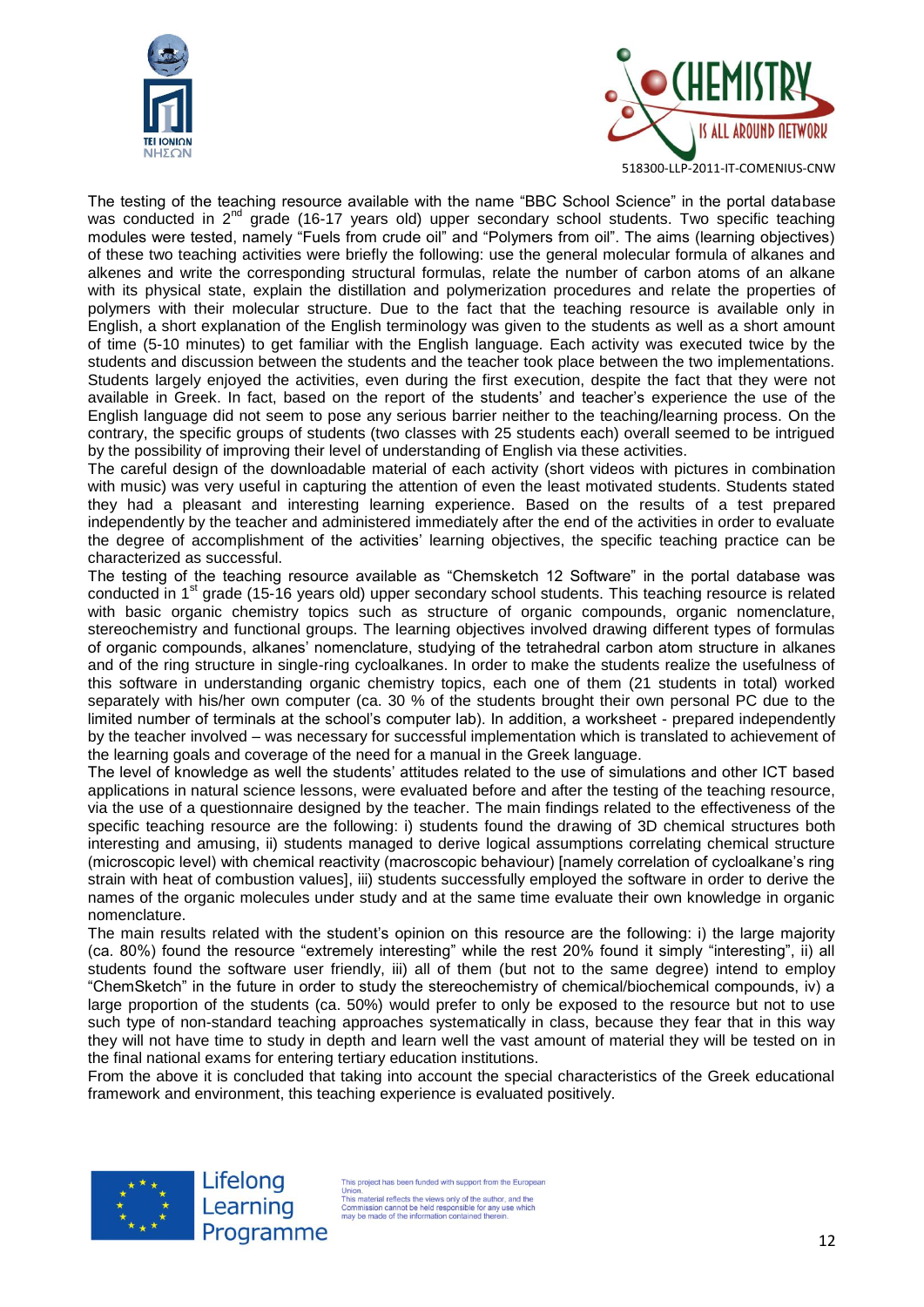



The teaching resource "Phet" (namely the modules "Reactions & rates" and "Reactants, products and leftovers") was tested by two teachers (independently) in upper secondary school students.

In the "Reactions & Rates" simulation (applied in 15-16 year old students of  $1<sup>st</sup>$  grade upper secondary school) the learning objectives included the following: explore the microscopic aspect of reactivity (collisions between particles), explore the concept of reversible reactions, explore the factors the affect the rate of a reaction. The students were urged to work in small groups of 2-3 people sharing one computer. Students faced no difficulty in running the simulations due to their familiarization with computers and the availability of the simulation in the Greek language. They expressed positive opinions related to the interactivity aspect of the application and seemed to enjoy working cooperatively. As pointed out by the teacher involved, once the students get used to this type of teaching approach both the learning outcomes and their motivation to learn can be enhanced significantly. It can be thus deduced that learning chemistry via ICT can become a more "permanent" mode of teaching which can produce successful outcomes, once enough time and effort is invested in encouraging the students to get involved in the process.

The "Phet" simulation related to "Reactants, products and leftovers" (applied in 16-17 year old students of 2<sup>nd</sup> grade upper secondary school), is designed to provide students with a conceptual understanding of limiting reactants, rather than practice at solving algorithmic problems that require mass/mole conversions. More specifically the simulation relates the real-world example of making sandwiches to chemical reactions by using space-filling models to represent the reacting particles. The intended learning outcomes include the following: describe the meaning of a limiting reactant, identify the limiting reactant in a chemical reaction given the initial amounts of two reactants and the chemical equation, apply the law of conservation of mass in a chemical reaction, use the concept of limiting reactant for predicting either initial amounts of reactants or amounts of products and leftovers after completion of a chemical reaction.

With respect to the effectiveness of the simulation and students' opinions the following points were made by the teacher:

i) Students enjoy the simulation as a game and at the same time they are aided largely in understanding and applying the conservation of atoms and the production of different molecules according to the mole ratio of the chemical equation. Molecular models are very helpful in understanding chemical equations (chemical symbols).

ii) Students achieve very good understanding of the concept of the limiting reagent. The simulation makes successful use of an analogy (sandwich making).

iii) The simulation helps alleviating certain students' misconceptions (such as "the reactant with the least relative amount is the limiting one") and difficulties (such as the confusion of the coefficients in chemical reactions with the subscripts in the chemical formulae).

Challenging the students to play a game (via the use of the simulation) aiming at achieving the best score in the lab group and a post-lab homework assignment are two additional features which were developed and implemented by the teacher and increased further the successful implementation of this teaching resource. In addition, specific weak points of the simulation that need attention were identified by the teacher involved and they are reported in the corresponding section of the project portal (Teaching Resources  $\rightarrow$  Testing) in order to ensure increased effectiveness in in-class application of the resource.

The testing of the teaching resource available as "Materials for Special Uses" in the portal database was conducted in  $2^{nd}$  grade (16-17 years old) upper secondary school students. This is a teaching resource related with organic chemistry and more specifically polymer materials. Via the implementation of this teaching resource it is anticipated that students realize how the results of chemical research can find useful applications in everyday life. The resource provides the possibility for examining in detail the properties of some absroptive polymer everyday life materials such as food products and baby nappies, in a safe environment and get impressive educational results. In parallel with chemistry knowledge, students got the opportunity to get more accustomed with English terminology since some parts of the resource (eg. Introduction) were not translated into Greek and were presented in the original English language. In this way they students get introduced to the habit of searching for scientific information from a much wider variety of resources.

Students were urged to work in small teams of 3-4 four people with each team working in a different material. After conducting the experiments, there was a short discussion session guided by the teacher and



Lifelong Learning Programme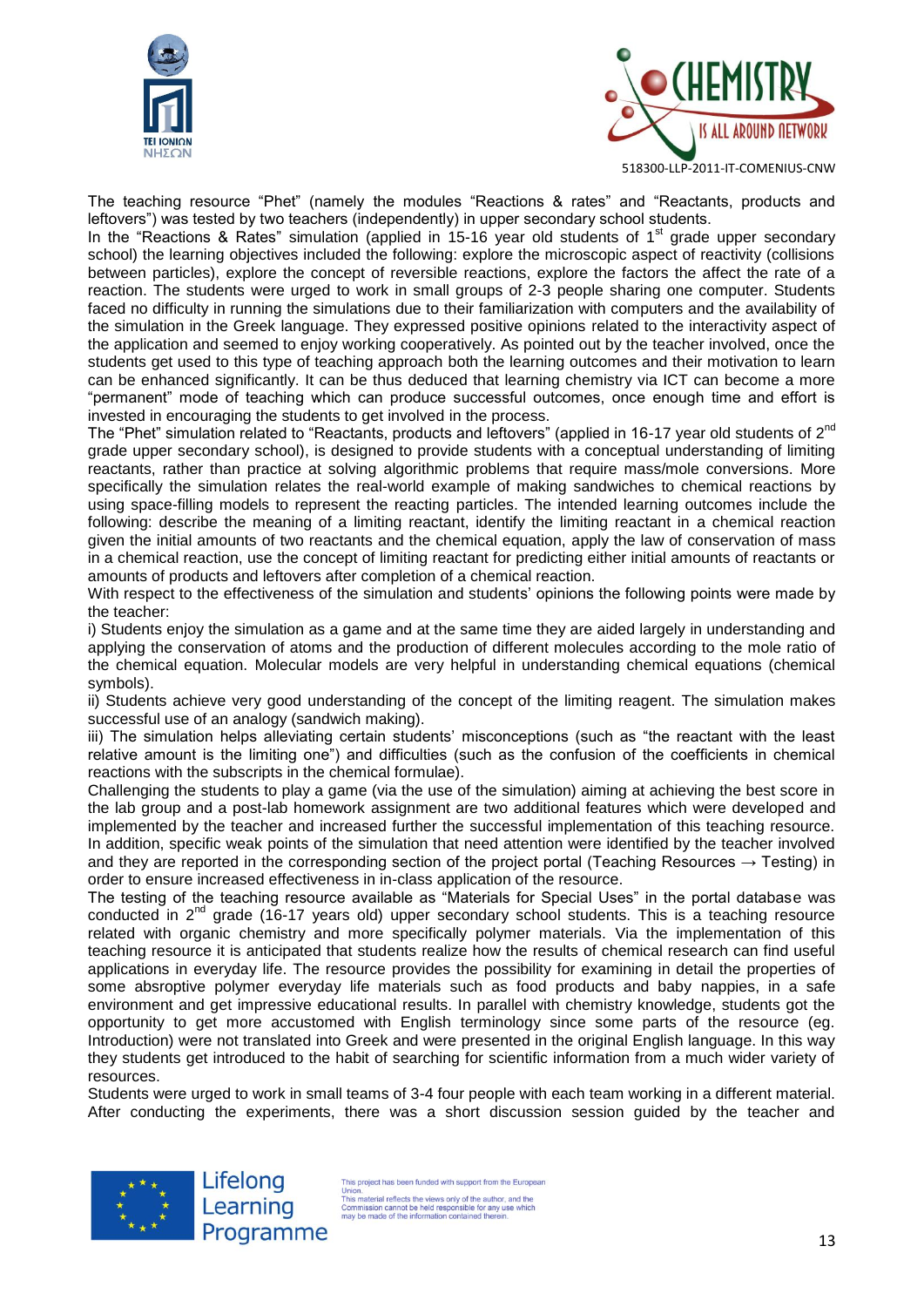



subsequently all teams prepared a written report of their experimental results and a short presentation which they gave in front of their rest of the class. With regard to the effectiveness of the teaching approach proposed by this teaching resource, the educational results were very positive. As noted by the teacher involved, organic chemistry is a demanding subject and specific chemical concepts (such as absorption, polymer structure, etc) were approached more easily by the students via an enjoyable and fun activity. The cooperative aspect during the implementation of the teaching resource seemed to enhance the learning outcome and gave students the opportunity to complement each other. On the contrary to what mostly pointed out during the workshop (see above) students were left alone to compose their own small teams and the collaboration worked out quite smoothly. Two additional issues which corroborate the successful application of this teaching approach are the following: a) students realized that they can have easy access to new interesting information related to practical applications of chemistry in everyday life which cannot be found in a standard textbook, no matter how well it is written and b) students got the opportunity to successfully practice multidisciplinarity (chemistry and English language terminology).

In regard with the students' opinions on their involvement in this type of teaching approach these were largely positive and in some cases enthusiastic. The analysis of the evaluation questionnaires provided to the students gave, in summary, the following results: a) The resource attracted students' interest to a large or very large degree with special mention given to the videos of live experiments, the pictures, as well as the additional material that can be downloaded from the different available links within the resource, b) Students thought the resource was structured in a simple and user-friendly manner and found it mostly more enjoyable than a book due to the lively presentation. They also appreciated a lot the fact that they were given a lot of new information about existing or potential practical applications which cannot be provided by a book. In general, they thought that chemistry becomes more accessible and easy to understand via the use of ICTbased teaching resources which are designed in a way that is not tiring and boring, c) Students on average found useful the possibility of interacting with their classmates in an effort to understand what is happening in an experiment.

The teaching resource appearing with the name "The Wonderful World of Chemistry" in the project database, was tested in 2<sup>nd</sup> and 3<sup>rd</sup> grade students of lower secondary school (13-15 years old). This is a teaching resource with topics related mostly with introductory general chemistry, such as atoms and molecules, solutions, mixtures, chemical reactions (stoichiometry), acids and bases, basic concepts of carbon chemistry and classes of organic compounds. By using this resource, the main learning objectives were the following: a) understanding basic chemistry concepts via images, videos of experiments, short interactive ICT-based quizzes and exercises, b) promotion of cooperative learning via participation of small groups of students in virtual laboratory activities and c) expansion of students' knowledge on chemistry applications in different fields. The teaching resource was used as a supplementary teaching tool accompanying the standard chemistry textbook. With regard to the learning outcomes achieved, it is noted that the use of the resource triggered discussion and argument exchange in-between students as well as with the teacher. The resource provides a good opportunity for exposure of the students to lab-related activities in a straightforward and attractive manner and also very suitable if there is limited available time and/or infrastructure or in the case of dangerous experiments. However, one of the possible drawbacks of this type of teaching resources is the fact that students tend to treat it as "something odd" or "a simple game" which is not a real class where they have to actually learn something. The inexperienced or inadequately-trained teacher may thus "lose control" of the class due to some students who will find an excuse for not paying attention, make noise and distract their classmates. In order to avoid such situations which pose barriers to successful implementation, it is proposed that the use of the software is accompanied with a relevant worksheet (which has to be prepared independently by the teacher). In addition, the students should work in quite small groups (ideally in pairs) which requires the availability of enough terminals in the computer lab. With regard to the students' opinion on the resource, it is noted that they seemed in general very satisfied from their involvement with it and showed large interest especially during watching the videos.

The teaching resource appearing with the name "Learn Chemistry" in the project database, was tested in 2<sup>nd</sup> grade students of lower secondary school (13-14 years old). More specifically, the teacher involved incorporated the unit related with Venn diagrams, available in the resource, into teaching a more general topic related with electrolysis of water and fuel cells as a possible future energy source. During this class, the



Lifelong Learning Programme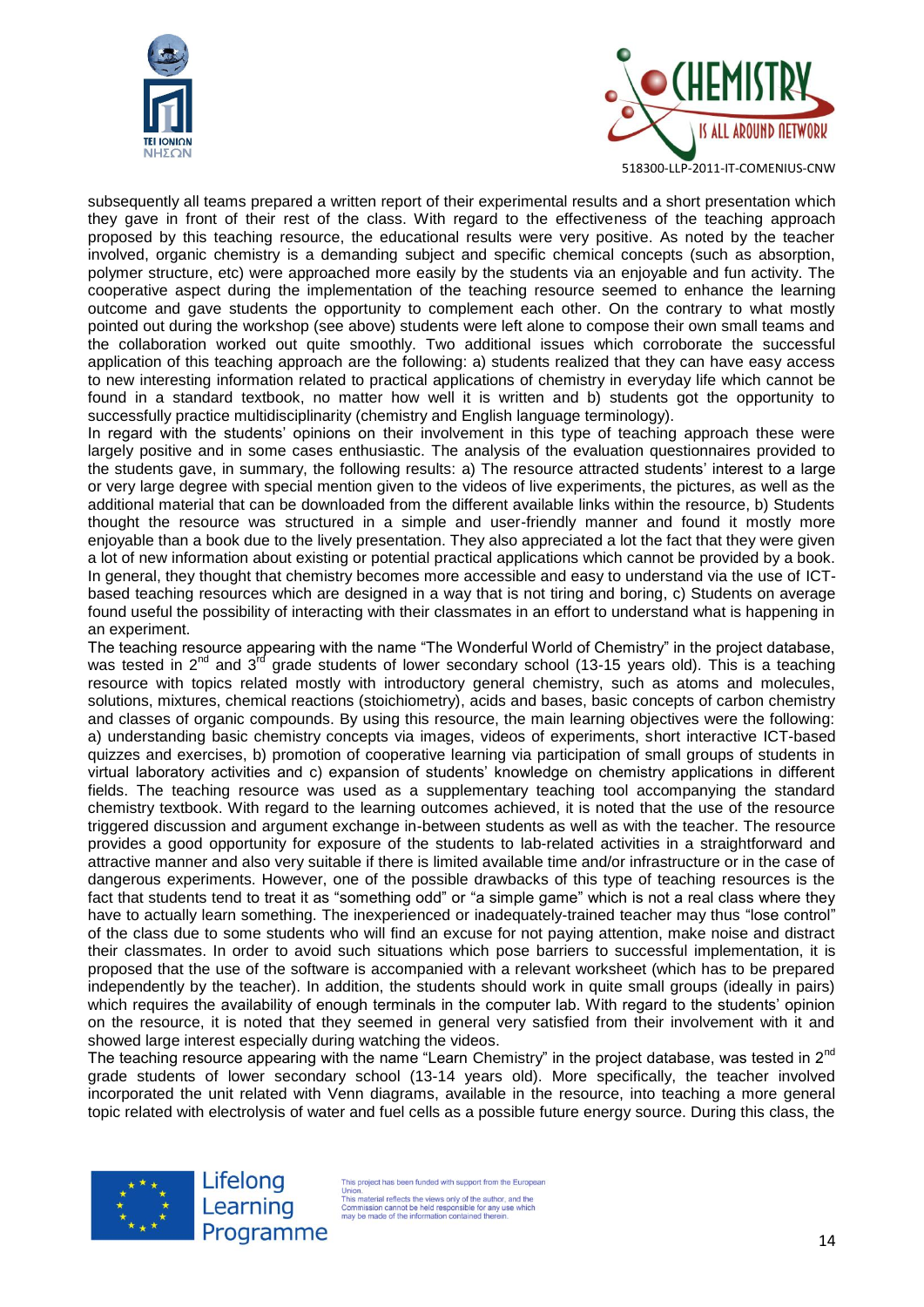



teaching resource (Venn diagrams) was employed in order to evaluate whether students are able to differentiate between the concepts of chemical elements, chemical compounds and chemical mixtures. According to the teacher's experience, a short independent introduction is needed at the beginning, so that the students understand the concept of Venn diagrams. Once they get the grip of the concept, they actually enjoy using them, as it is a practical new way of categorizing data without the need to use charts or tables. In addition to the students, several colleagues also expressed very positive opinions on the use of Venn diagrams, after having attended the testing of the teaching resource live via teleconference.

The teaching resource available with the name "Chemistry at Home" at the project portal database was tested independently by two teachers in students of  $3<sup>rd</sup>$  grade of lower secondary school (14-15 years old) and 1<sup>st</sup> grade of upper secondary school (15-16 years old). In both cases, testing took place in the form of a school project in the course of one school semester. The activities of this teaching resource aim in helping students to develop basic scientific qualities such as logical and analytical thinking. The activities refer to experimental procedures that can and actually were very easily reproduced in class, by using exclusively materials that can be easily found in a common grocery store. Some of the specific learning objectives of the activities performed by the students are the following: a) comprehend how factors like reactants' purity, reaction's temperature and reactants' concentrations affect a chemical reaction, b) simulate the procedure of a food analysis, like the procedures used by analytical chemistry labs, to determine the presence or not of an ingredient, by using materials which are common household items and not chemical reagents, c) comprehend that it is easy to prepare, with materials existing at home, a product similar to a commercial product, which is industrially prepared (more specifically toothpaste) and d) relate the use of chemistry to everyday objects, to perceive the chemical reactions causing silver or silver-plated objects to tarnish and to comprehend chemical reactions' reversibility.

The students were encouraged to work in small teams which had been set up in collaboration with the teacher. In the end of the semester, students performed all experimental procedures live in front of the students of the whole school. Besides performing the experiments, they also gave detailed explanations of the scope and aims of each experiment as well as theoretical background of the chemistry concepts behind each experiment. In addition, students were urged to use the links provided in the resource in order to get more in depth and diverse information on the subjects under study, which they did with pleasure and a lot of success. In general, the students expressed very positive opinions regarding their experience with the "Chemistry at Home" teaching resource. As noted by the teachers, the most successful result of the testing was the very active involvement of the less good achievers among the students who in most cases developed strong motivation and self-esteem for engaging in chemistry learning. Chemistry is a subject which is considered traditionally difficult among the student population.

Three additional teaching resources available at the project portal database, namely "The Chemistry of Things", "The Periodic Table of Videos" and "Chemical Compound of the Month" have been tested with varying degrees of success in upper secondary school students. The resource "The Chemistry of Things" was proven very useful in exciting students' curiosity and interest at the beginning of a class, since it is composed of very short videos on specific everyday life materials and situations in which chemistry plays a very significant role. The language barrier (use of Portuguese) was solved via the possibility offered by the resource to incorporate and even edit (for syntax mistakes) Greek subtitles. The same applies for "The Periodic Table of Videos" which however created some difficulties to the students related with the English language employed. Finally, the resource "The Chemical compound of the Month" was especially praised by the teacher involved in its testing for the immense amount and variety of accurate chemical information provided which can be exploited from all types of students, both very high and very low achievers in science courses. The fact that it is available in Greek and it is produced by academic personnel makes it a very useful tool for every teacher who is interested in enriching his/her teaching practice based on a reliable resource.

# **5. Conclusions**

Summarizing the information provided in the previous sections the following conclusions can be reached: a) Greek chemistry teachers can get suggestions for successful teaching experiences by accessing the papers freely available in the proceedings of national conferences dedicated to science education and ICT in



Lifelong Learning Programme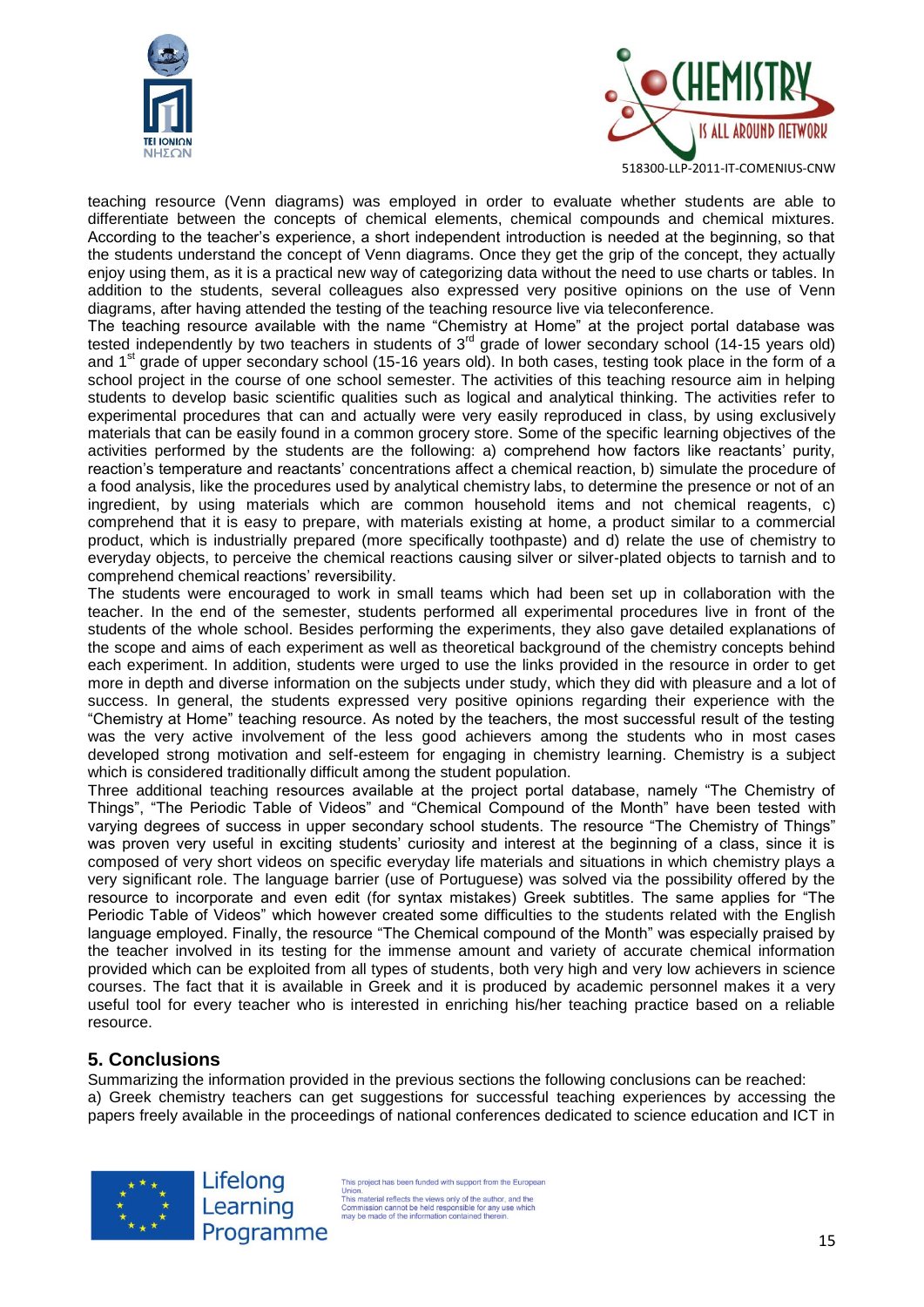



education. These papers related to implementation and evaluation of novel approaches for teaching chemistry-related topics both in primary and secondary school Greek classrooms. Additional suggestions can be found in official websites of school units and secondary education science laboratory centers (EKFE), in privately run educational sites and in papers appearing in international journals.

b) The key competences that students need to develop in order to face successfully the study of chemistry can be organized in four main areas: content knowledge, acquirement of knowledge, evaluation and judgement, communication. In addition, there is requirement for the development of certain cognitive skills. Special reference needs to be made to the development of representational competence, which is a term used to describe "a set of skills and practices that allow a person to reflectively use a variety of representations or visualizations, singly and together, to think about, communicate, and act on chemical phenomena in terms of underlying, aperceptual physical entities and processes" [16]. Systematic work for the development of all necessary key competences has to start from an early age (primary education).

c) Examples of successful experiences in chemistry teaching in Greek classrooms include cases in all educational levels, ie primary, secondary and tertiary education. The reported experiences usually involve the combined use of different teaching approaches, techniques or tools (for example ICT together with practical laboratory, different types of multimedia applications, web-enhanced learning and traditional faceto-face instruction). It is thus concluded that a successful teaching experience often requires the simultaneous use of multiple teaching approaches. In all cases, it is important that experimental evidence is provided regarding the successful learning outcomes of a teaching experience via conduct of educational research.

d) Greek chemistry teachers and scientific experts have provided significant insights with regard to "what constitutes a successful experience in chemistry teaching" and made proposals for good teaching practices as well as for the conditions required for the successful implementation of a novel teaching approach. Practical laboratory work, the cooperative teaching approach (despite its difficulties in implementation), the exploitation of interdisciplinarity, the targeted use of ICT have been some of the proposed good practices. The need for gradually introducing and training students from a very young age (starting from primary school) via the use of non-traditional teaching approaches (eg. cooperative teaching) was especially pointed out.

e) Several teaching resources (11 in total) available in the Chemistry is All Around Network project database have been tested by Greek teachers in their classrooms. The majority of the resources involved the use of some form of Information and Communication Technology (ICT) and constituted a novel teaching experience for the involved teacher. Teachers provided significant input regarding the conditions for successful implementation of the tested teaching approaches and asked feedback from their students as well. Overall, positive opinions were expressed by both teachers and students.

#### **REFERENCES**

- [1] [HTTP://WWW.ENEPHET.GR/INDEX.PHP?PAGE=CONFERENCES](http://www.enephet.gr/INDEX.PHP?PAGE=CONFERENCES)
- [2] [HTTP://WWW.ETPE.EU/NEW/](http://www.etpe.eu/new/)
- [3] [HTTP://EKFE-AMPEL.ATT.SCH.GR/?P=714](http://ekfe-ampel.att.sch.gr/?p=714)
- [4] [HTTP://5LYK-PETROUP.ATT.SCH.GR/INDEX.PHP/EN/2013-03-17-19-53-54/XIMEIA](http://5lyk-petroup.att.sch.gr/index.php/en/2013-03-17-19-53-54/ximeia)
- [5] http://blogs.sch.gr/nroum/2014/02/09/%CE%B4%CE%B5%CE%B9%CE%B3%CE%BC%CE%B1%CF%84%CE %B9%CE%BA%CE%AD%CF%82- %CE%B4%CE%B9%CE%B4%CE%B1%CF%83%CE%BA%CE%B1%CE%BB%CE%AF%CE%B5%CF%82-2013-
	- 14-%CE%BC%CE%AD%CE%B8%CE%BF%CE%B4%CE%BF%CE%B9-%CE%B4%CE%B9/
- [6] [HTTP://WWW.CHEMVIEW.GR/](http://www.chemview.gr/)
- [7] <http://zeus.pi-schools.gr/epimorfosi/library/kp/>
- [8] Broman, K., Ekborg, M. and Johnels, D. (2011) "Chemistry in crisis? Perspectives on teaching and learning chemistry in Swedish upper secondary schools", NorDiNa 7 (1), 43-53.
- [9] Salta, K., Gekos, M., Petsimeri, I. and Koulougliotis, D. (2012) "Discovering factors that influence the decision to pursue a chemistry-related career: A comparative analysis of the experiences of non scientist adults and chemistry teachers in Greece", Chemistry Education Research and Practice 13, 437-446.